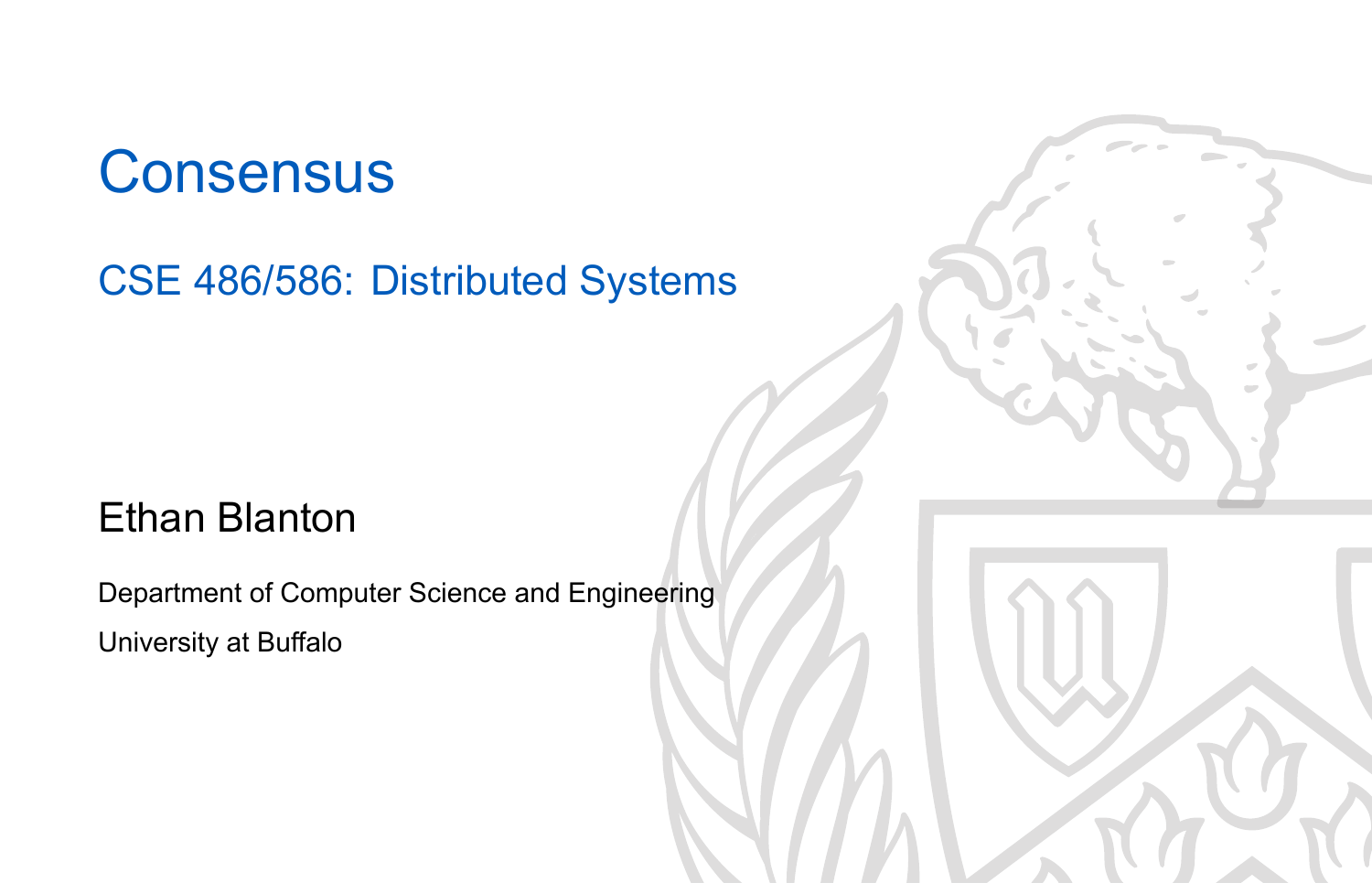### **Consensus**

Consensus is an agreement between processes on some state.

Typically, the value of a variable.

Consensus requires that every non-faulty process has the same view of the state.

Faulty processes may diverge.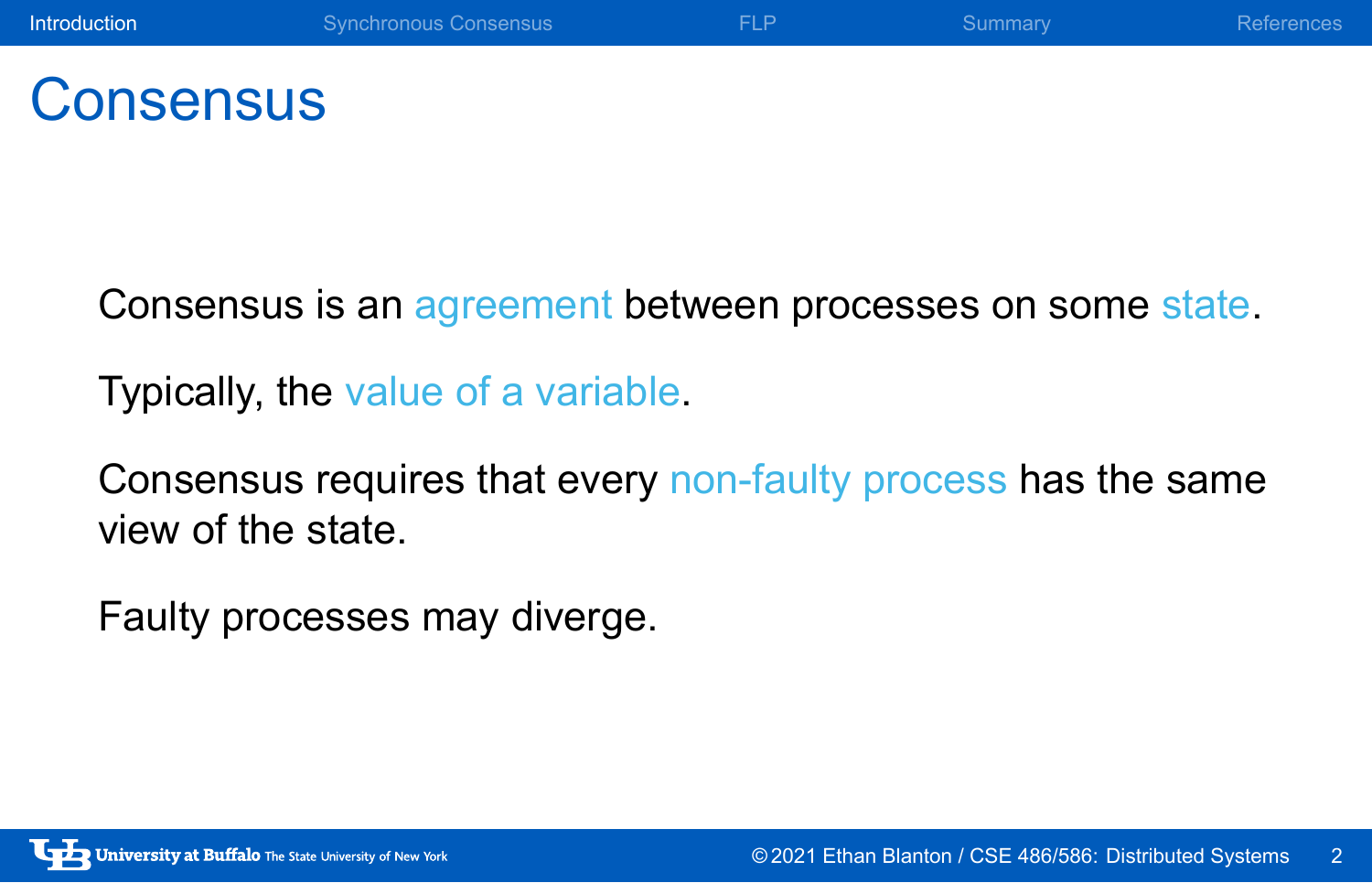# Impossibility of Consensus

It is provably impossible [1] to achieve consensus in an asynchronous system if either:

**Introduction** Synchronous Consensus **FLP** Summary References

- Any process can fail
- Arbitrary messages can be lost

Nonetheless, we often use consensus in practice!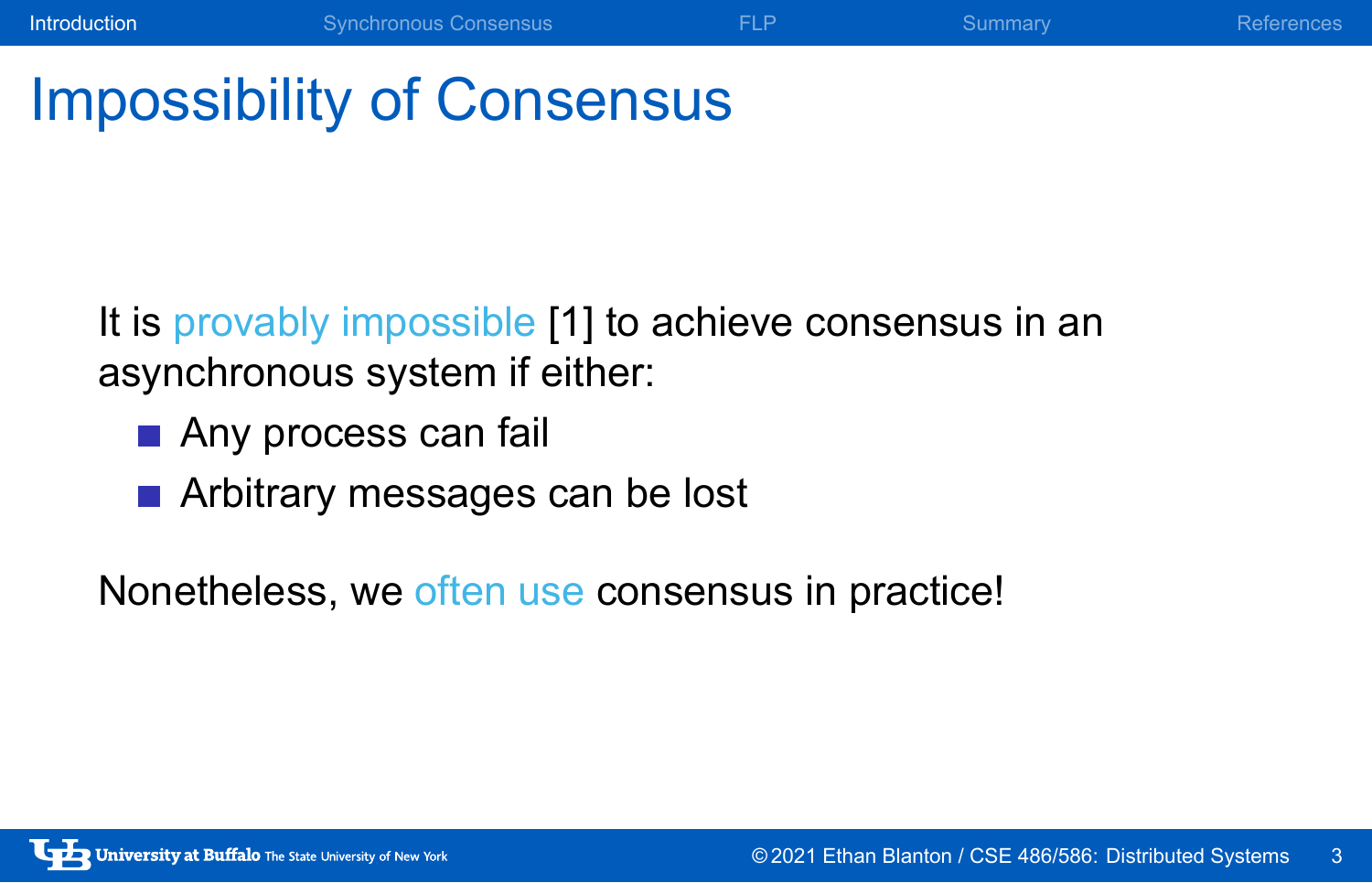### Using Consensus

We have already seen consensus in several protocols:

- The message priority in ISIS atomic broadcast
- The elected leader in election protocols
- The happens before relationship between two events in a vector clock system

**Introduction** Synchronous Consensus **FLP** Summary References

We will see many more.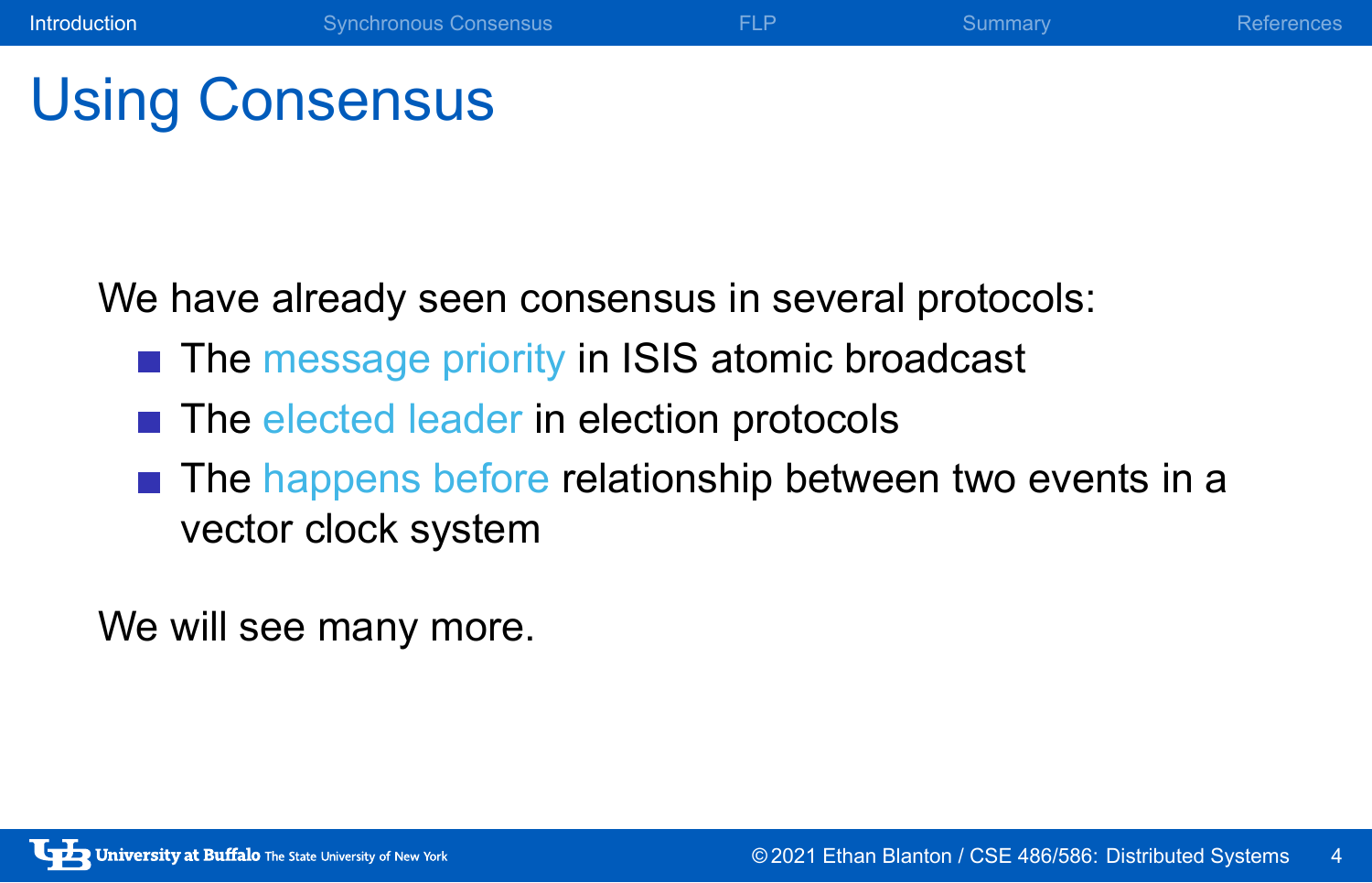### One-bit Consensus

Consensus is often modeled on a single bit: Every non-faulty process agrees on a value  $v \in \{0, 1\}$ .

This seems weak.

However, computers only know 0 and 1.

A sequence of such bits can agree on any computable value.

**Introduction** Synchronous Consensus **FLP** Summary References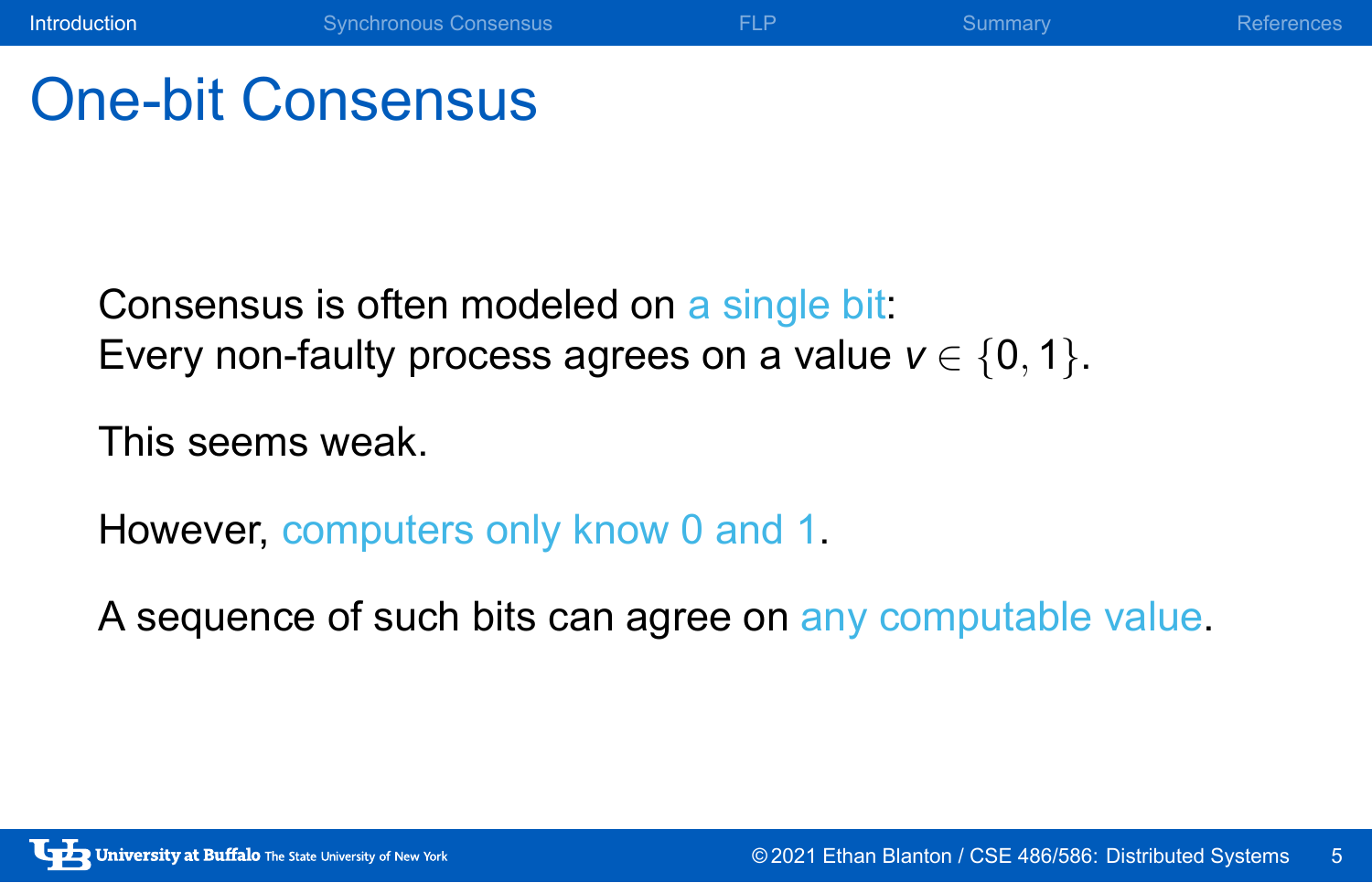### Consensus on Synchronous Systems

On synchronous systems, consensus is solvable.

Without failures, it is trivial.

With failures it is harder, but not much.

The model is:

- *N* processes, all known to each other
- At most *f* failures
- $\blacksquare$  Processes respond within a fixed period of time
- **Messages arrive within a fixed period of time**
- $\blacksquare$  One response time + one message transmission time = one "round"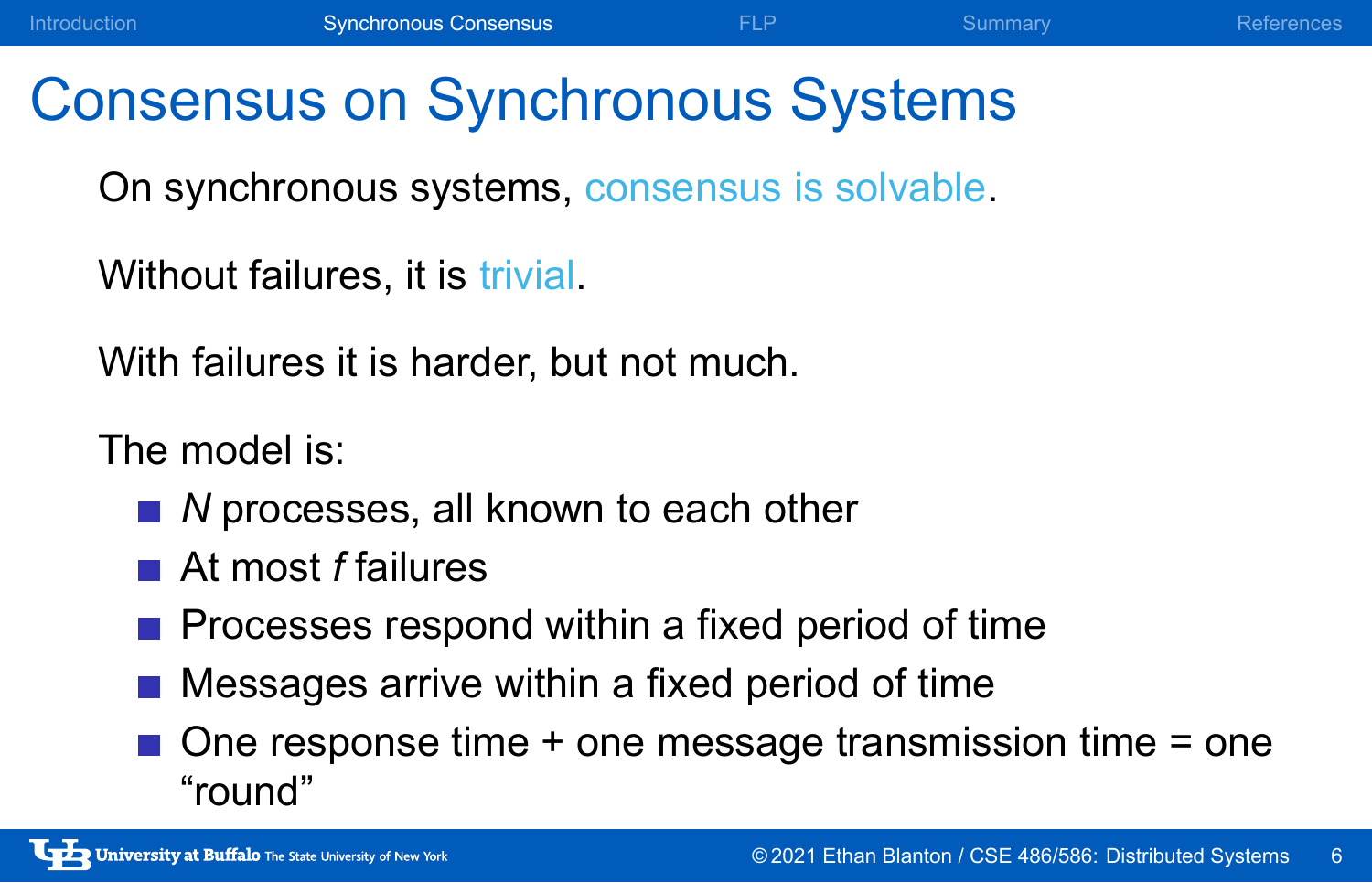### Synchronous Consensus without Failures

If no processes fail in a synchronous system:

- Consensus is guaranteed
- $\blacksquare$  It requires one round of communication

#### The process:

- 1. Each process sends its proposed value to all other processes
- 2. Each process decides on the consensus:
	- 1 if all proposed values are 1
	- 0 if any proposed value is 0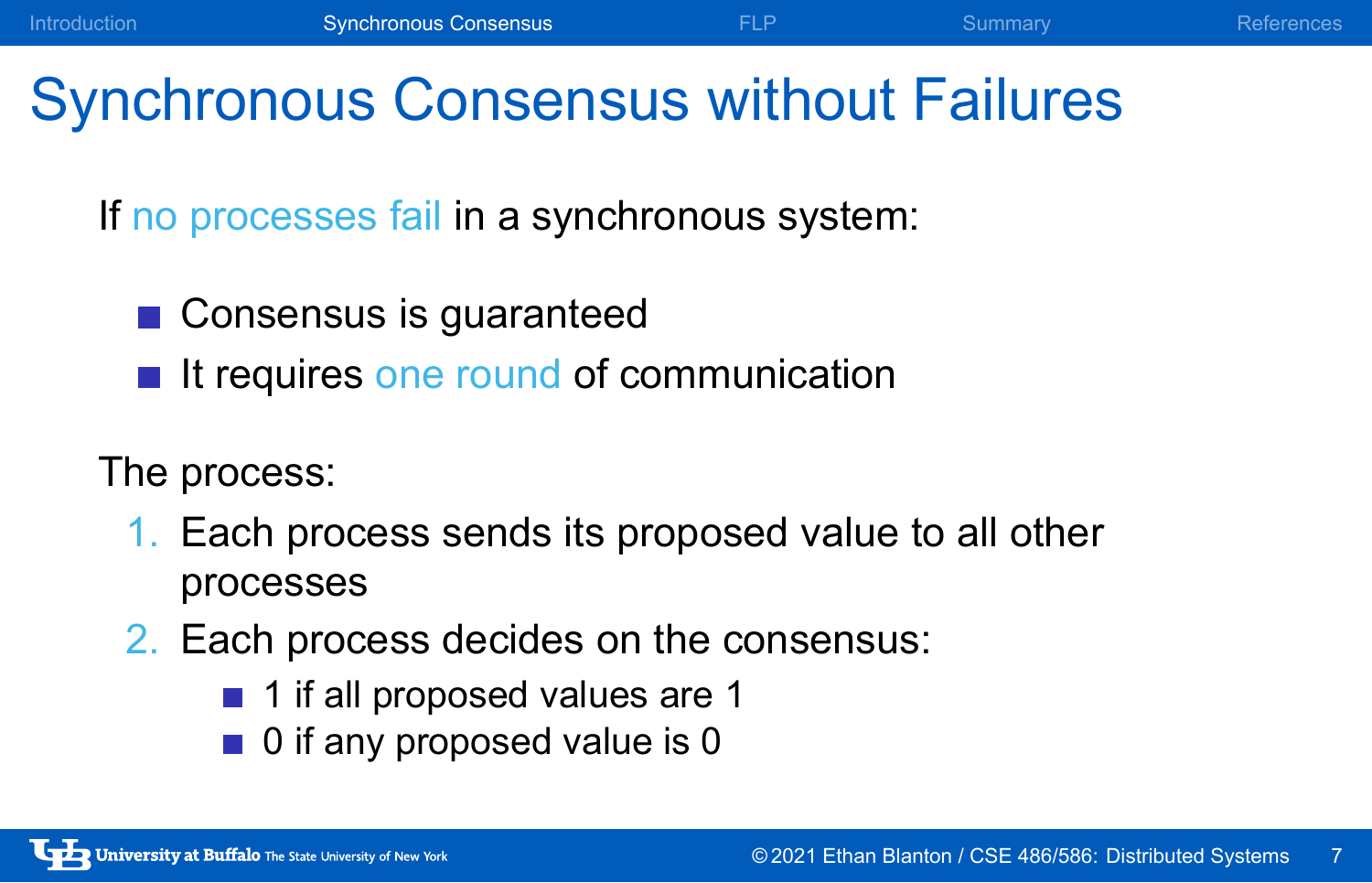### Synchronous Consensus with *f* Failures

Assume that failures are fail-stop.

Each process has a starting value of either 0 or 1.

We want to maintain three properties:

- **Agreement: All non-faulty processes decide on the same** output value (safety)
- Validity: If any process decides on a value, then some process started with that value
- Termination: All non-faulty processes decide on a value in finite time (liveness)

The algorithm will tolerate at most *f* failures.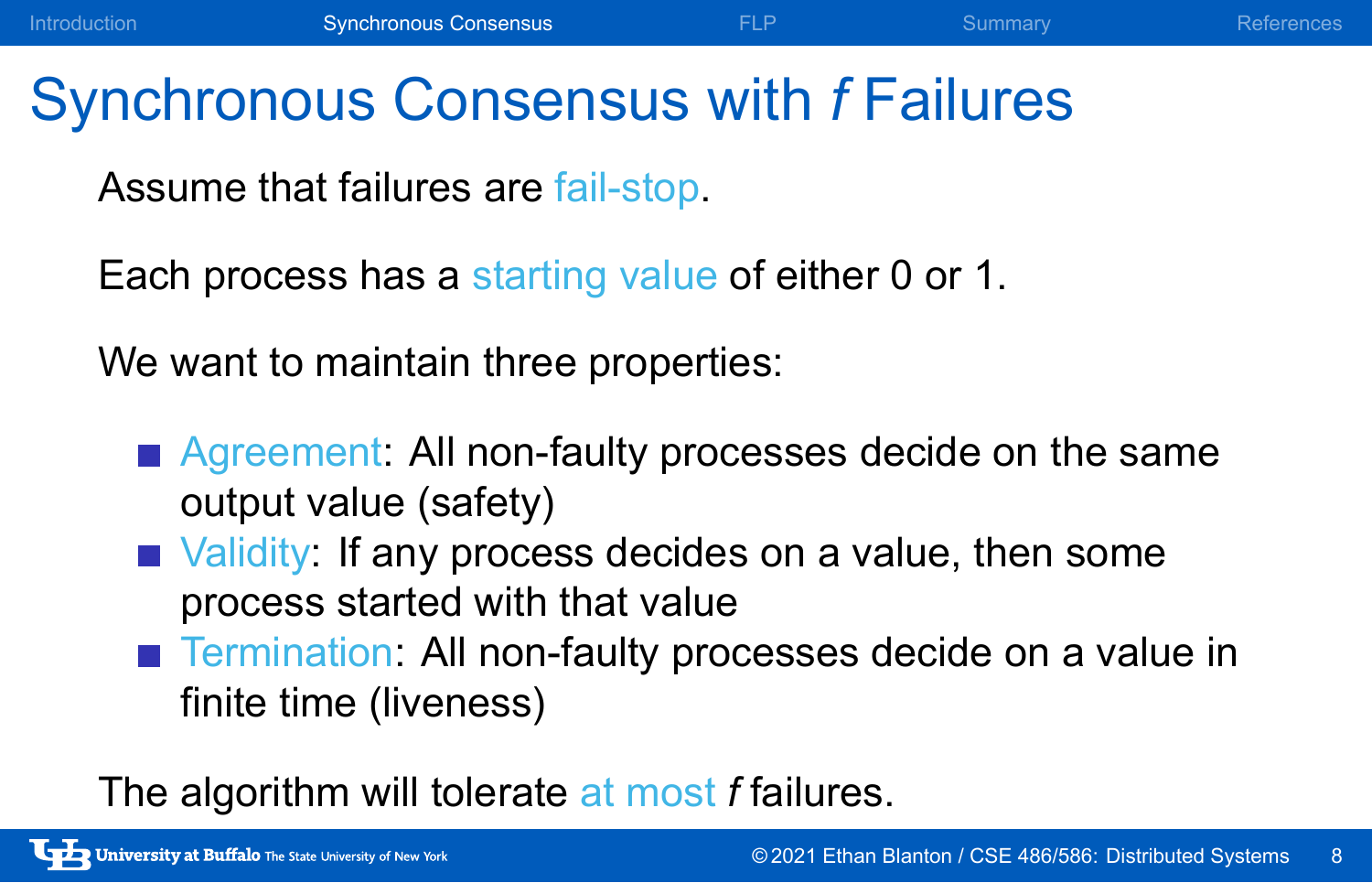# The Algorithm

Every process *p* maintains a vector *V* every process's proposed values.

Introduction **Synchronous Consensus FLP** Summary References

Before round 1, *V* contains only *p*'s proposed value.

In each round:

- 1. Sends *V* to all other processes
- 2. Adds all new values received to *V*

After *f* + 1 rounds, *p* decides on the minimum value in *V*.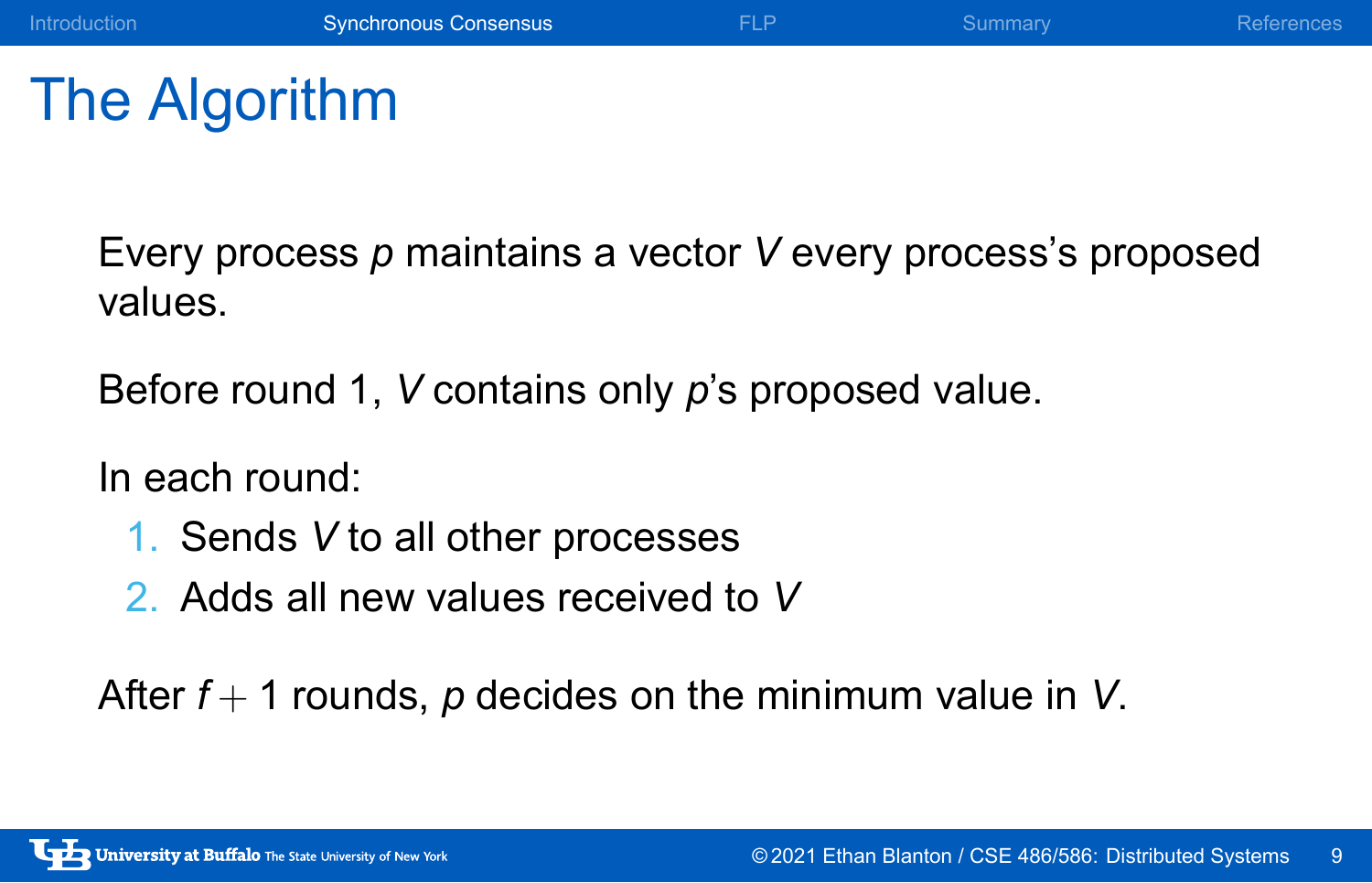### Counting Rounds

Why does this take  $f + 1$  rounds?

This is similar to reliable broadcast.

Consider:

- In Round 1, *p<sup>i</sup>* sends its proposal to *p<sup>j</sup>* , then crashes
- Only *p<sup>j</sup>* knows *p<sup>i</sup>* 's proposal
- In Round 2, *p<sup>j</sup>* sends its vector *V* containing *p<sup>i</sup>* 's proposal

Thus, in 2 rounds, *p<sup>i</sup>* 's proposal is known by all correct processes (1 failure, 2 rounds).

What if  $p_i$  crashes after sending 1 message in round 2?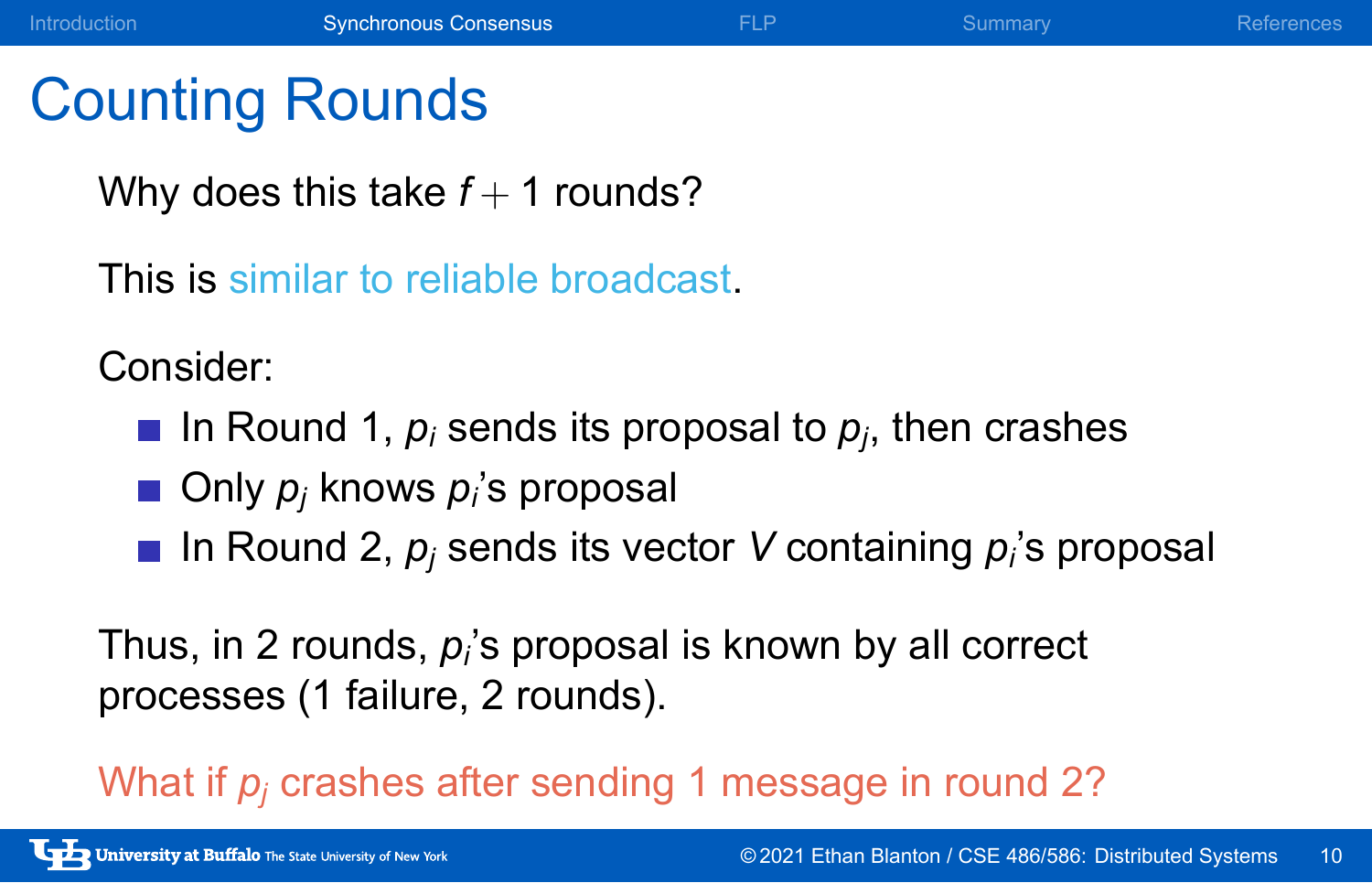Consider  $n = 5$ ,  $f = 2$ .

If  $p_1$  receives 5 values in round 1, can  $p_1$  decide?

Introduction **Synchronous Consensus** FLP Summary References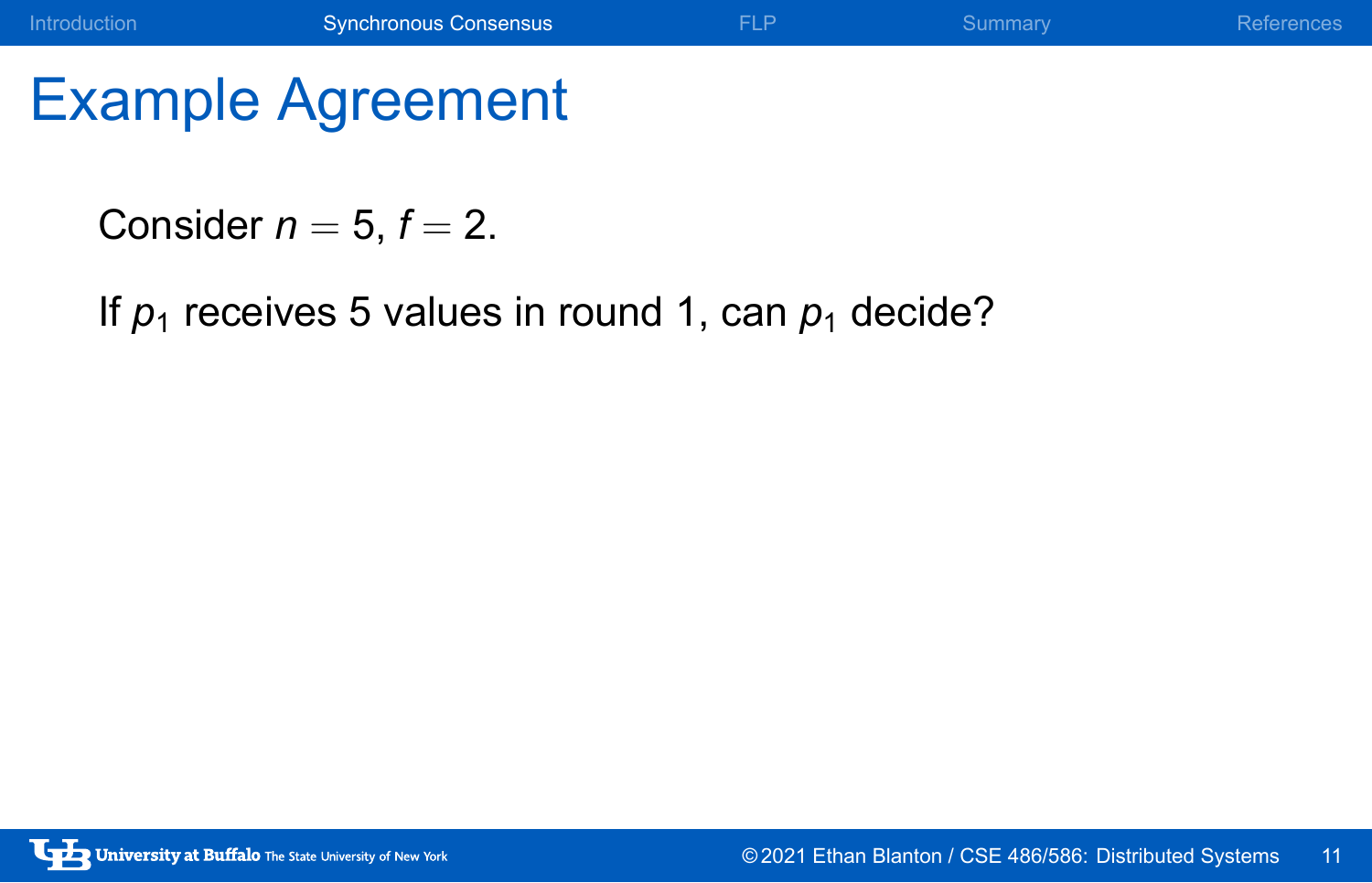Consider  $n = 5$ ,  $f = 2$ .

If  $p_1$  receives 5 values in round 1, can  $p_1$  decide? No, what if  $p_1$  is the only process with info from  $p_2$ ?

Introduction **Synchronous Consensus** FLP Summary References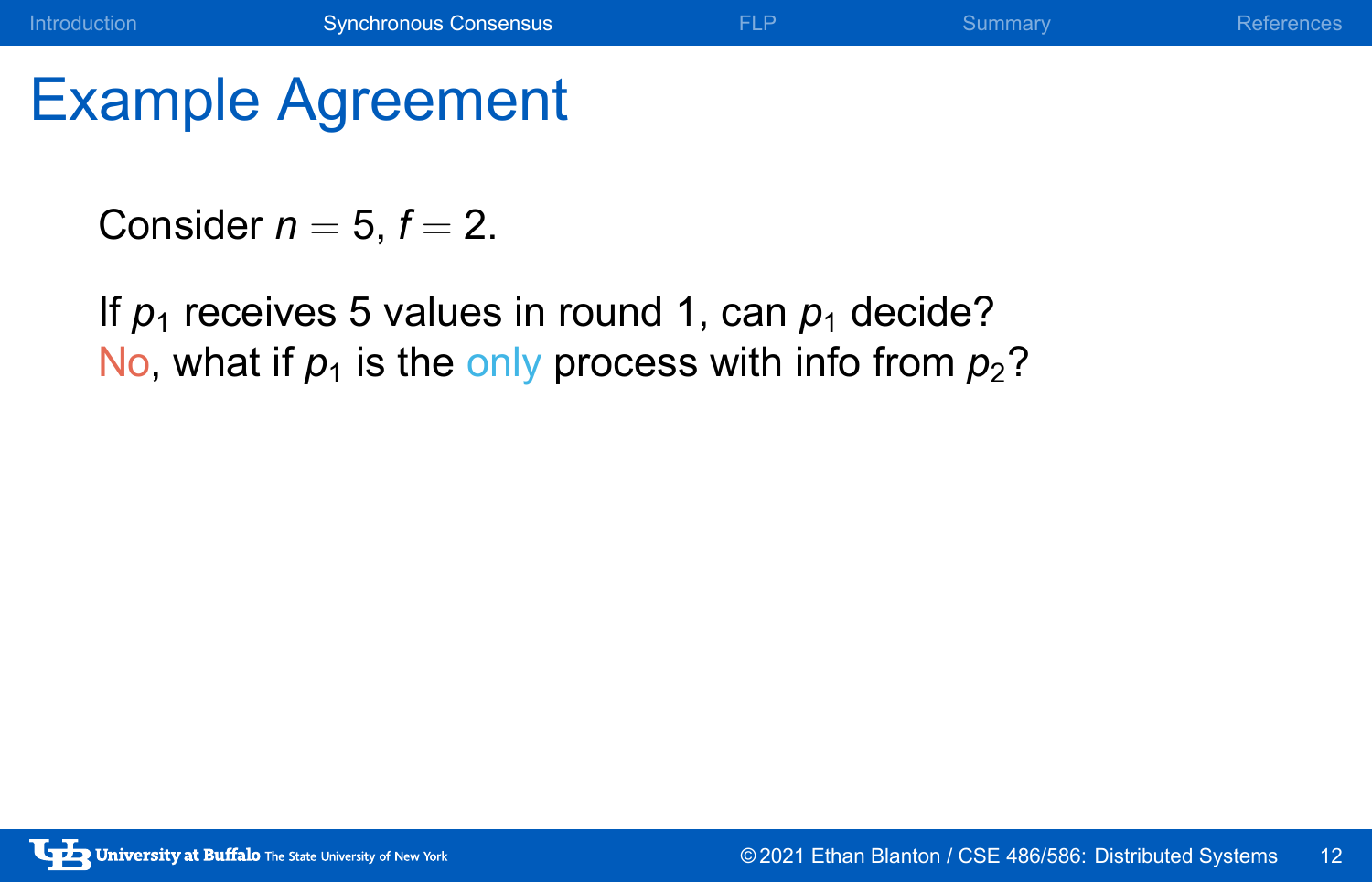Consider  $n = 5$ ,  $f = 2$ .

If  $p_1$  receives 5 values in round 1, can  $p_1$  decide? No, what if  $p_1$  is the only process with info from  $p_2$ ?

Introduction Synchronous Consensus **FLP** Summary References

Can  $p_1$  decide after round 2?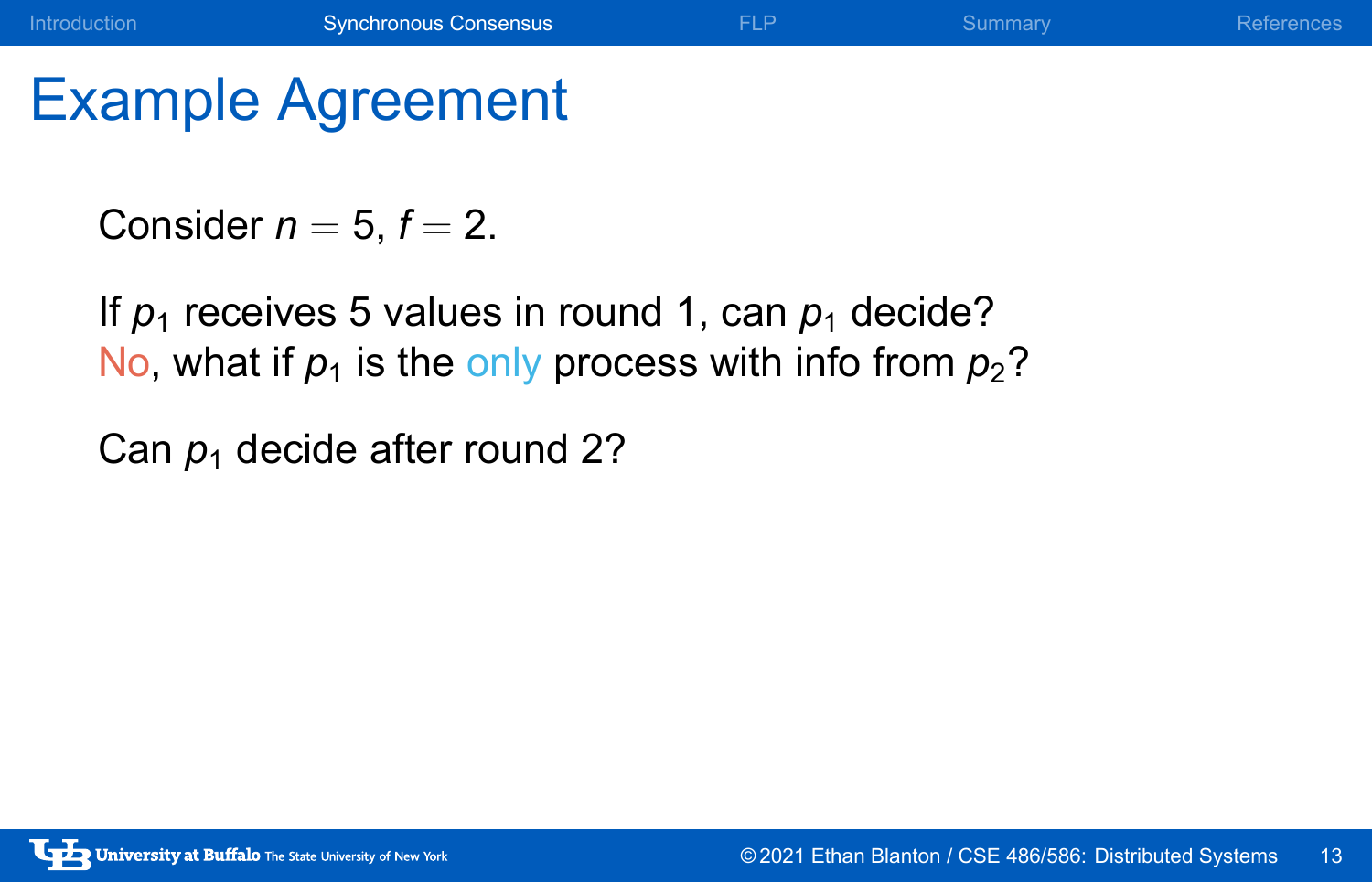Consider  $n = 5$ ,  $f = 2$ .

If  $p_1$  receives 5 values in round 1, can  $p_1$  decide? No, what if  $p_1$  is the only process with info from  $p_2$ ?

Introduction Synchronous Consensus **FLP** Summary References

Can  $p_1$  decide after round 2? Yes, but can  $p_2$ ?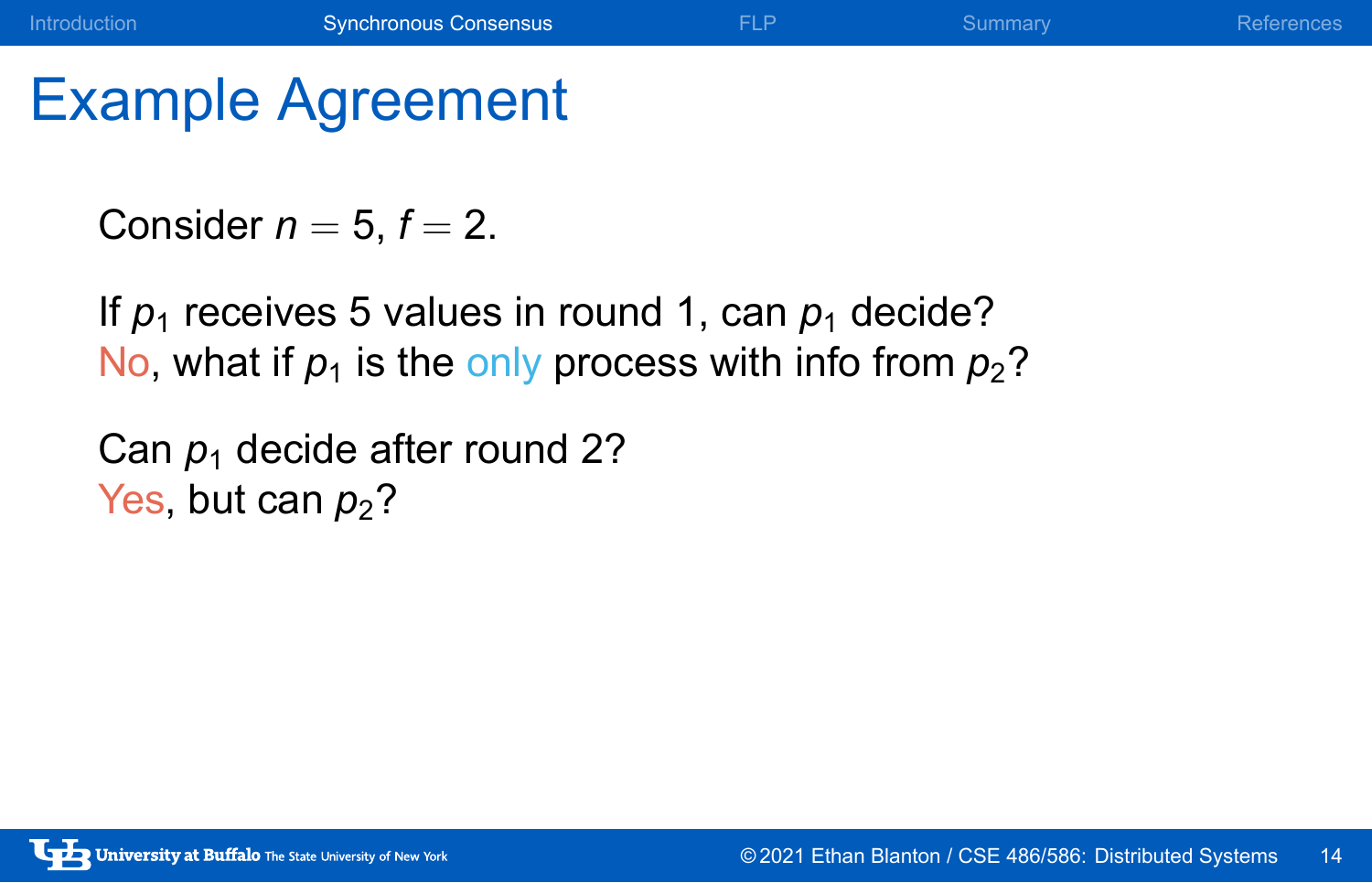Consider  $n = 5$ ,  $f = 2$ .

If  $p_1$  receives 5 values in round 1, can  $p_1$  decide? No, what if  $p_1$  is the only process with info from  $p_2$ ?

Introduction Synchronous Consensus **FLP** Summary References

Can  $p_1$  decide after round 2? Yes, but can  $p_2$ ? No,  $p_2$  doesn't know if  $p_1$  crashed!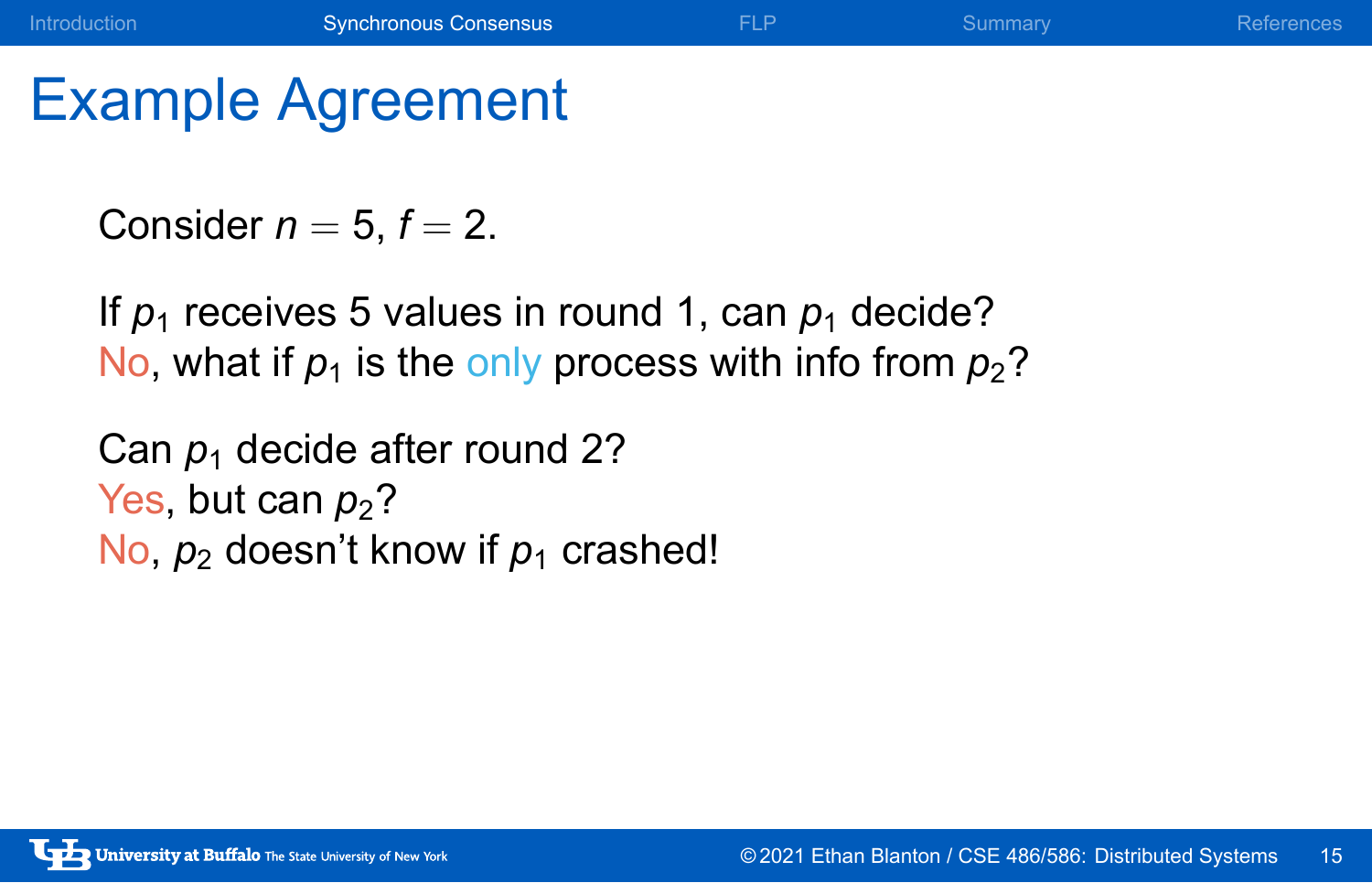Consider  $n = 5$ ,  $f = 2$ .

If  $p_1$  receives 5 values in round 1, can  $p_1$  decide? No, what if  $p_1$  is the only process with info from  $p_2$ ?

Introduction Synchronous Consensus **FLP** Summary References

Can  $p_1$  decide after round 2? Yes, but can  $p_2$ ? No,  $p_2$  doesn't know if  $p_1$  crashed!

After round 3, can  $p_2$  decide?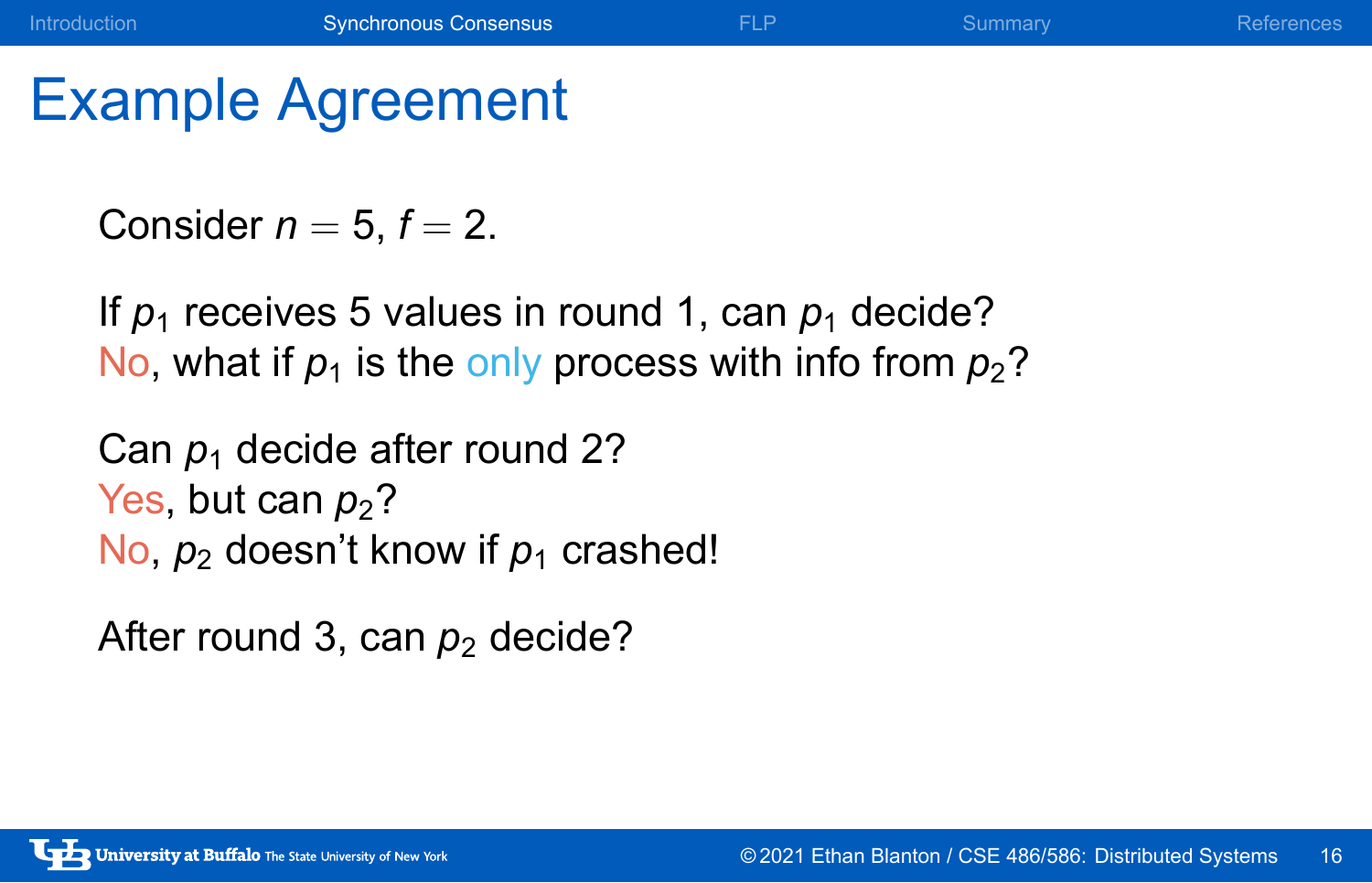Consider  $n = 5$ ,  $f = 2$ .

If  $p_1$  receives 5 values in round 1, can  $p_1$  decide? No, what if  $p_1$  is the only process with info from  $p_2$ ?

Can  $p_1$  decide after round 2? Yes, but can  $p_2$ ? No,  $p_2$  doesn't know if  $p_1$  crashed!

After round 3, can  $p_2$  decide? Yes. If any process still doesn't have all of the information, more than two processes must have crashed!

Introduction **Synchronous Consensus** FLP Summary References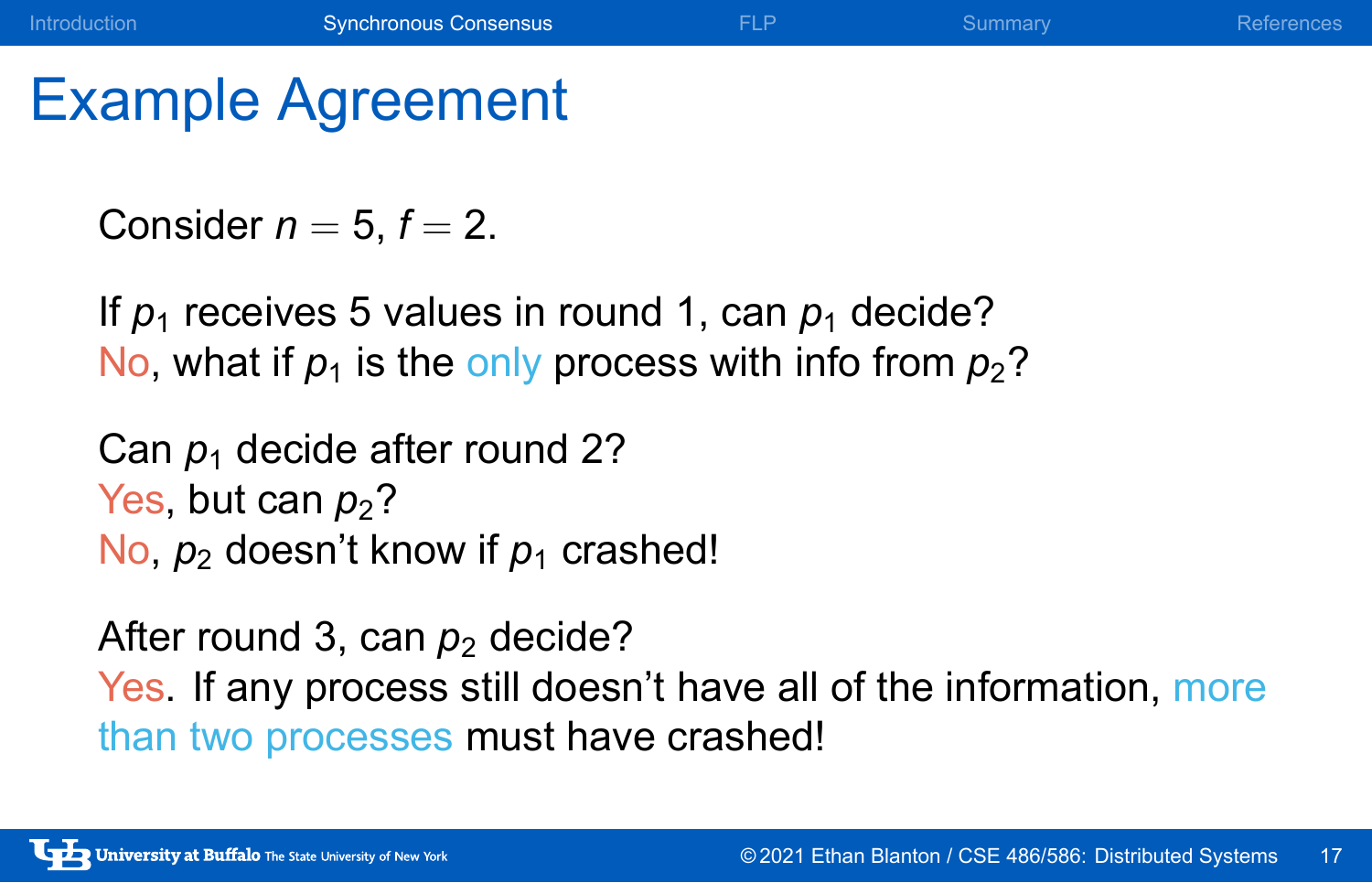### **Correctness**

Why is this correct?

Processes are synchronous: If a process has a message to send in a round, it will.

### Messages are synchronous:

If a message is sent in a round, it is received in that round.

Why could  $f + 1$  failures break this?

At least one round must include no failures!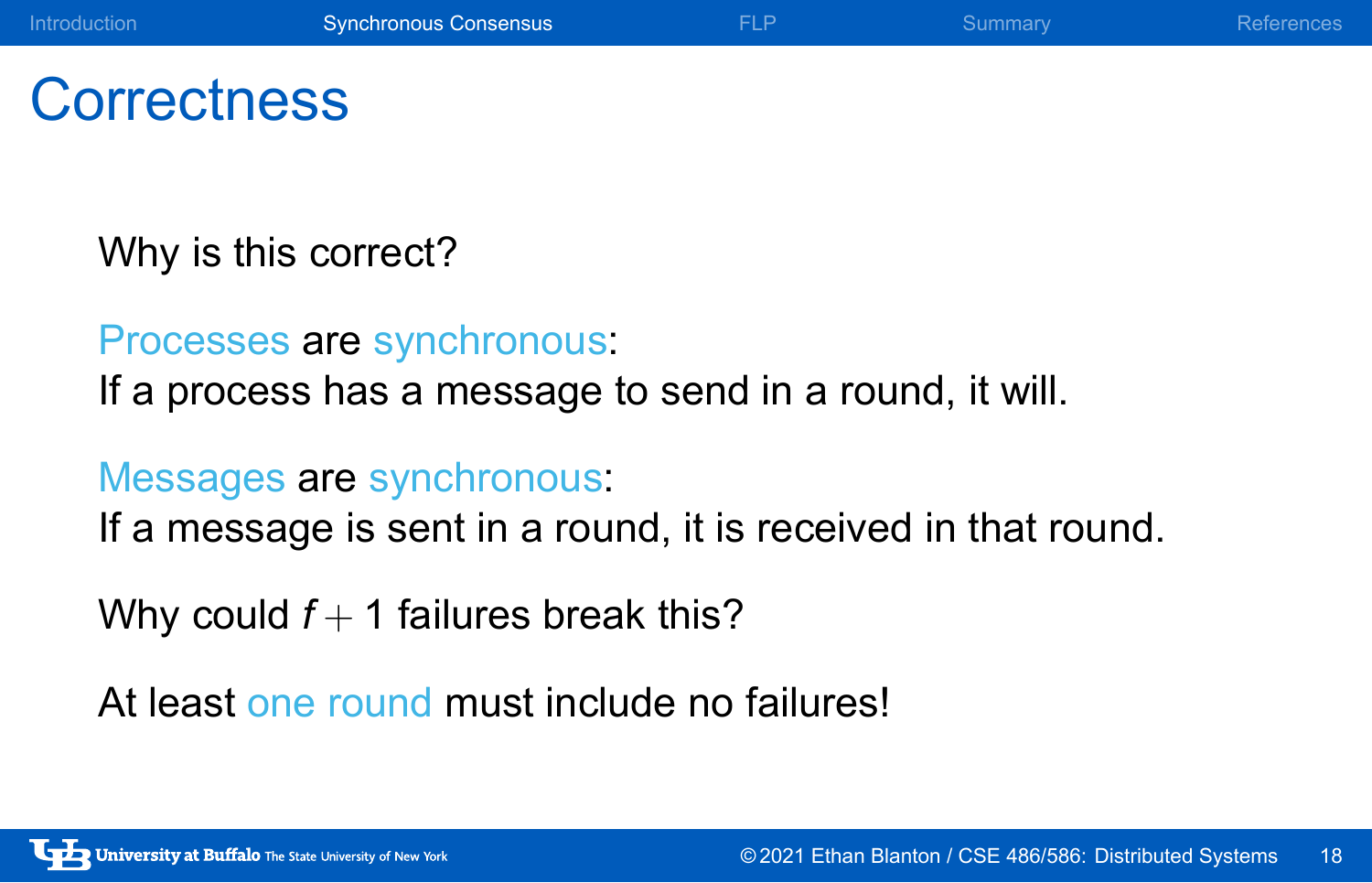### Defining Impossibility

The Fischer-Lynch-Paterson (FLP) result [1] says that consensus is impossible in an asynchronous system.

Impossible in the theoretical sense, however!

Not cannot ever be achieved, but rather: There exists some circumstance where it is not achieved.

In practice, consensus is often achievable.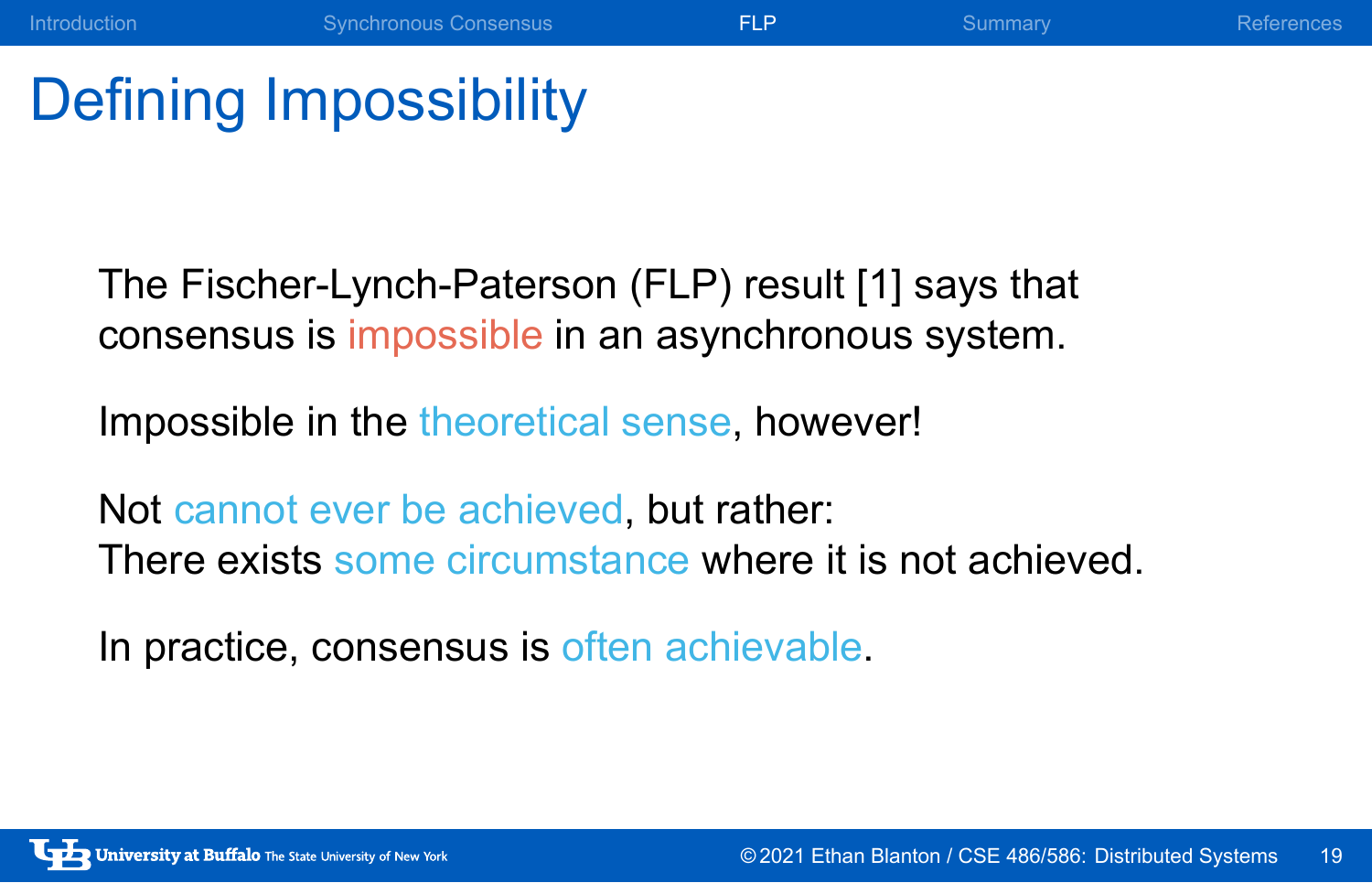### A Weak Model

The FLP model of consensus is deliberately weak.

If such a weak consensus is impossible, then stronger consensus is surely also impossible!

It assumes:

**Messages are always delivered correctly and exactly once** 

Introduction **Synchronous Consensus FLP** Summary References

- Exactly one process fails
- **Agreement is on exactly one bit**
- $\blacksquare$  The consensus result was proposed by at least one process
- At least one process arrives at correct consensus
- Consensus can take arbitrarily long

However, all processes and messages are asynchronous.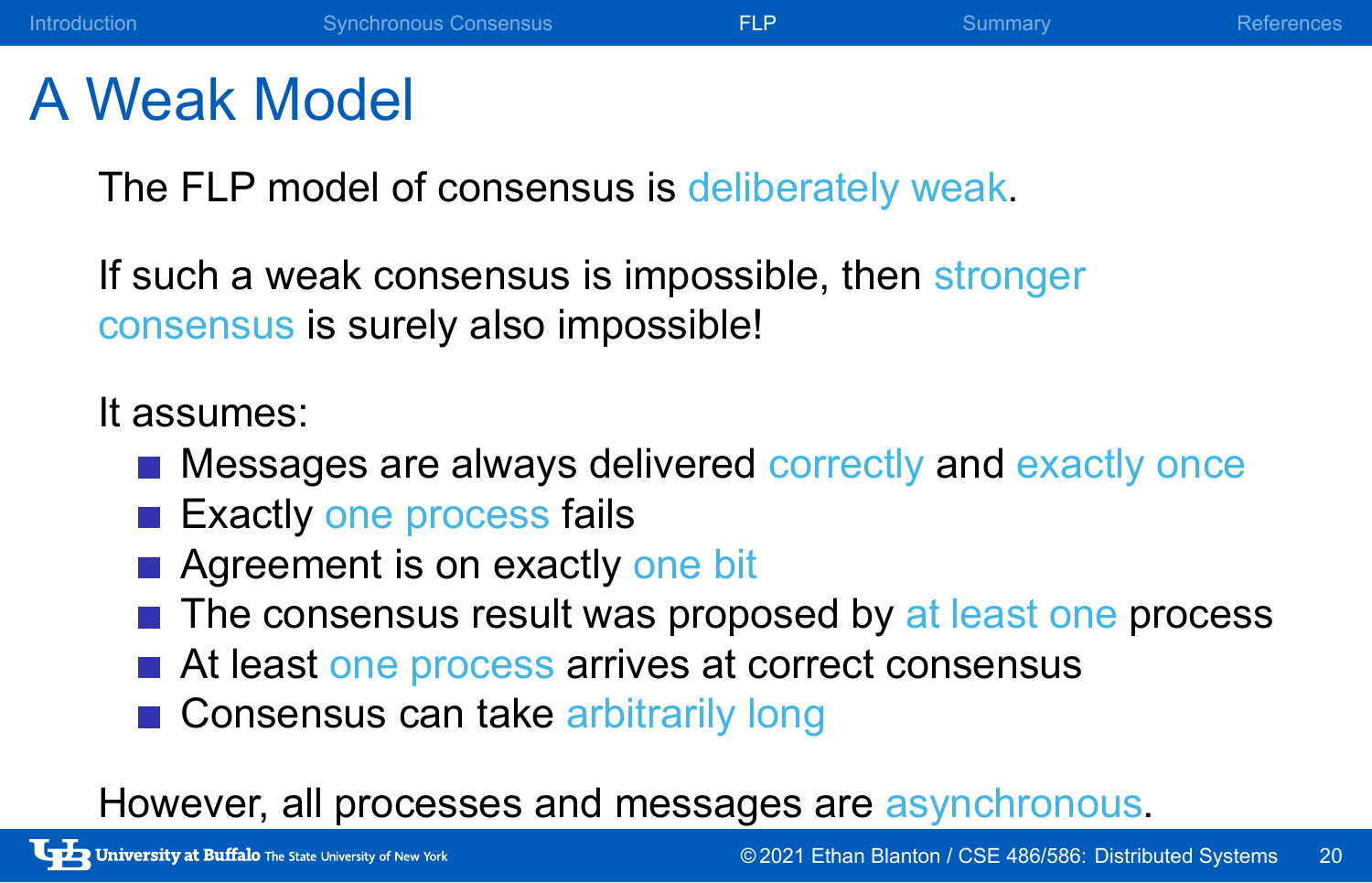### The Intuition

The intuition for FLP is essentially:

Suppose that *p<sup>i</sup>* hears no messages from *p<sup>j</sup>* . Can *p<sup>i</sup>* make a decision?

If it decides and *p<sup>j</sup>* is failed: no problem!

If it decides and  $p_j$  has not failed: big problem!

What if every process that *p<sup>i</sup>* heard from proposed 1, and *p<sup>j</sup>* proposed 0?

Introduction Synchronous Consensus **FLP** Summary References

Therefore  $p_i$  must wait for  $p_j$  ... which might be failed!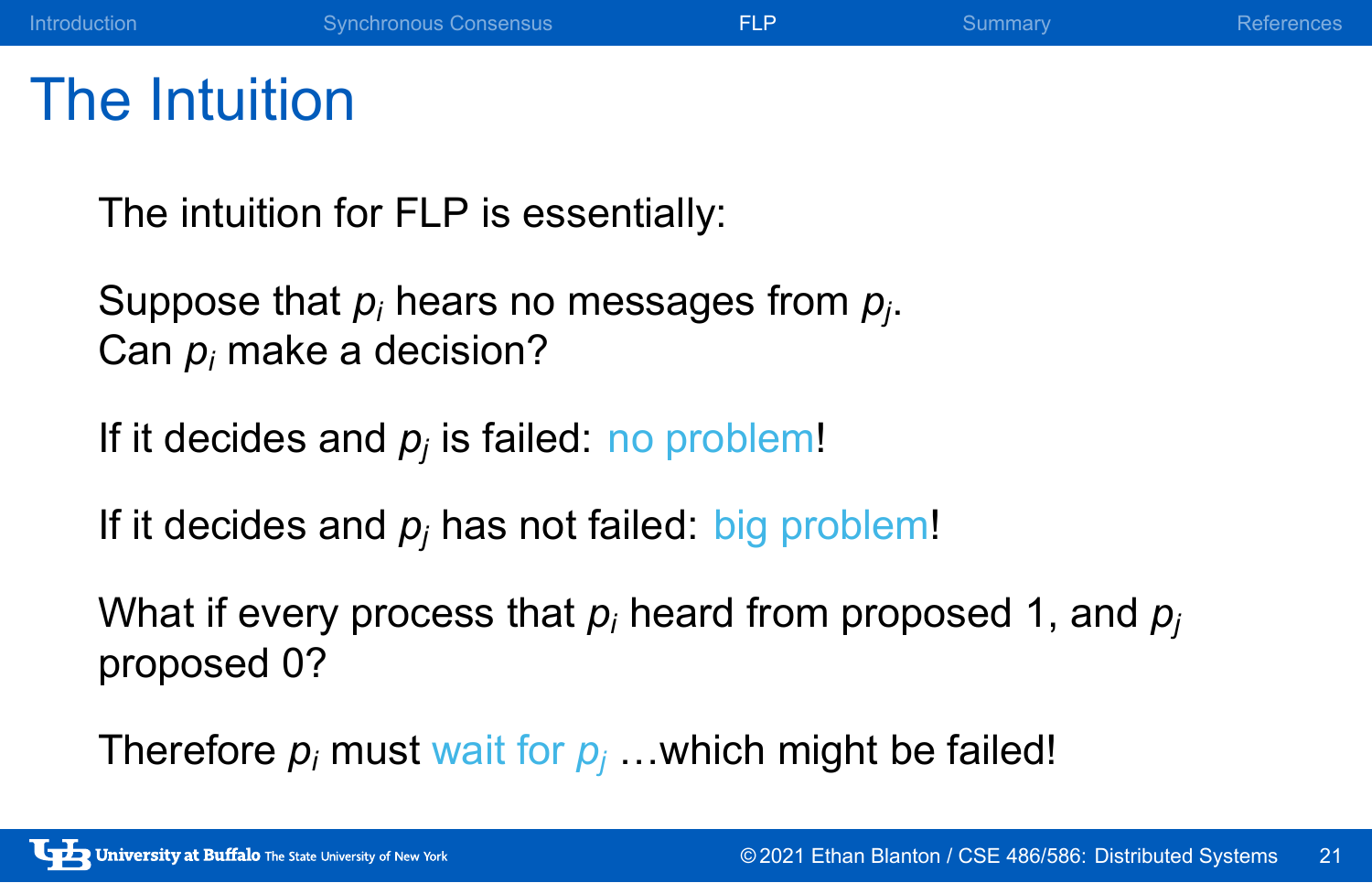### Messages

FLP assumes that all messages are eventually delivered.

They may be delivered out of order.

It requires a model like reliable multicast: If any non-faulty process receives a message, then all non-faulty processes receive the message.

It also requires that the following are atomic:

- Receipt of a message
- Processing in response to the message
- **Transmission of responses to an arbitrary number of** processes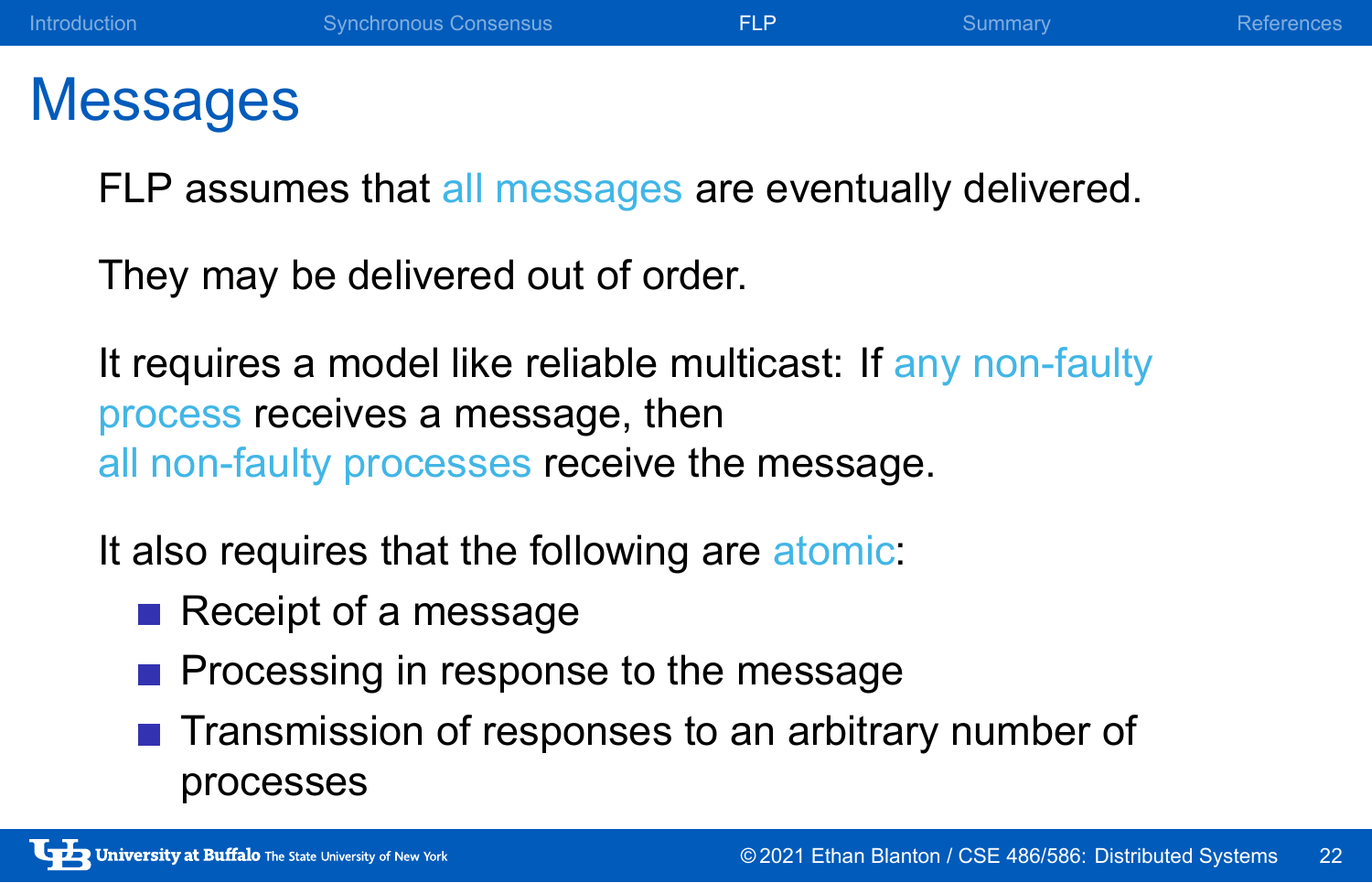### Warning: Exploding Heads

The following discussion will probably make your head explode.

Introduction Synchronous Consensus **FLP** Summary Summary References

It might make my head explode.

You should:

- 1. Read FLP [1]. Try to understand Lemma 2, but let it go when you can't.
- 2. Read the recommended reading [2].
- 3. Re-read FLP.

…then forgive me for what is about to happen.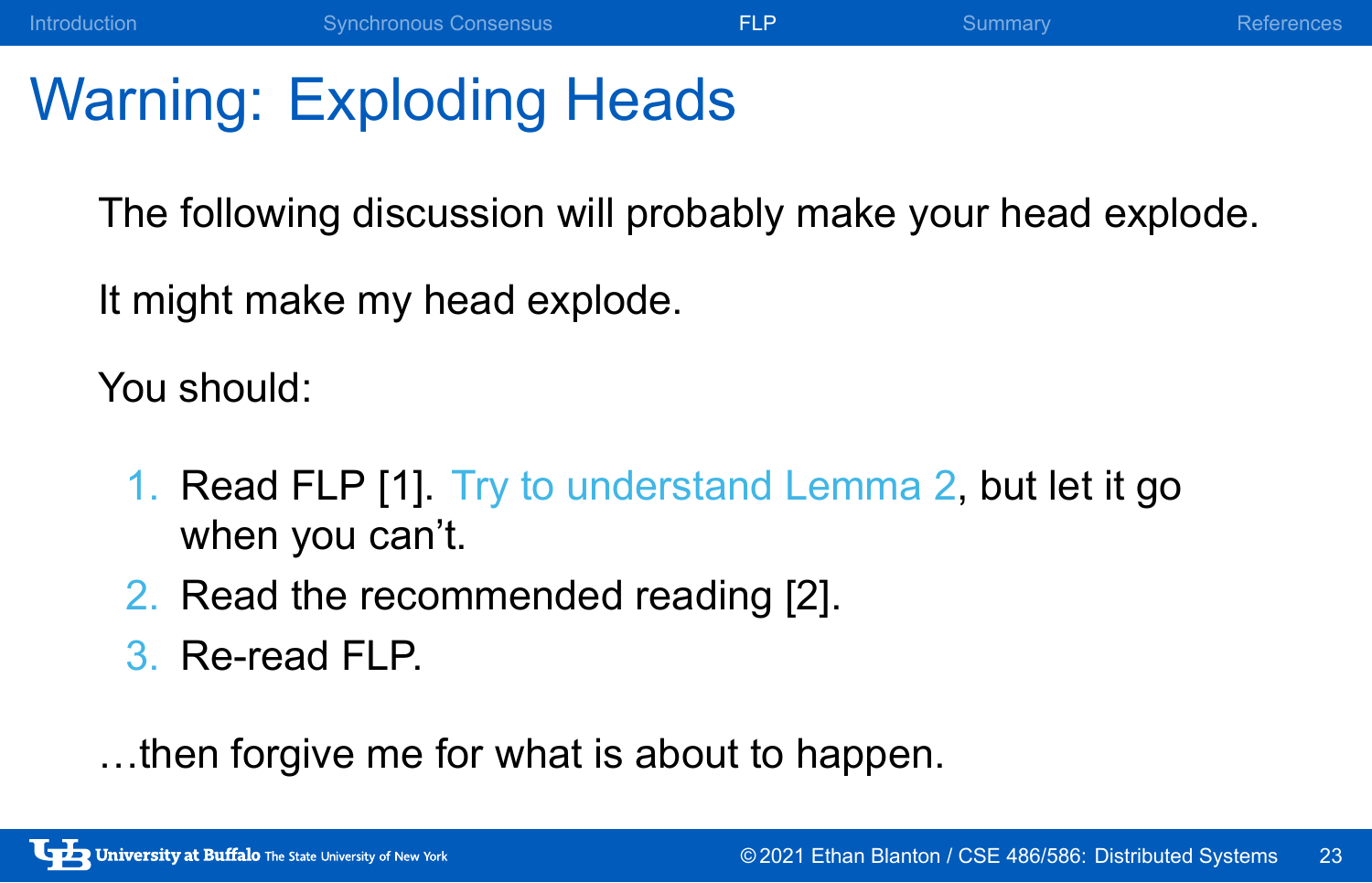# **Definitions**

A configuration *C* is the state of all processes, plus all messages in the system.

Introduction **Synchronous Consensus FLP** Summary References

A step moves from one configuration to another, and consists of one atomic operation (receive, process, send) in one process.

An event  $e = \{m, p\}$  is the receipt of message *m* at process *p*, defining a step, and *e*(*C*) is the configuration *C* after applying the event *e*.

A schedule is a finite sequence of events *σ* that can be applied to *C*, and *σ*(*C*) is some configuration reachable from *C*.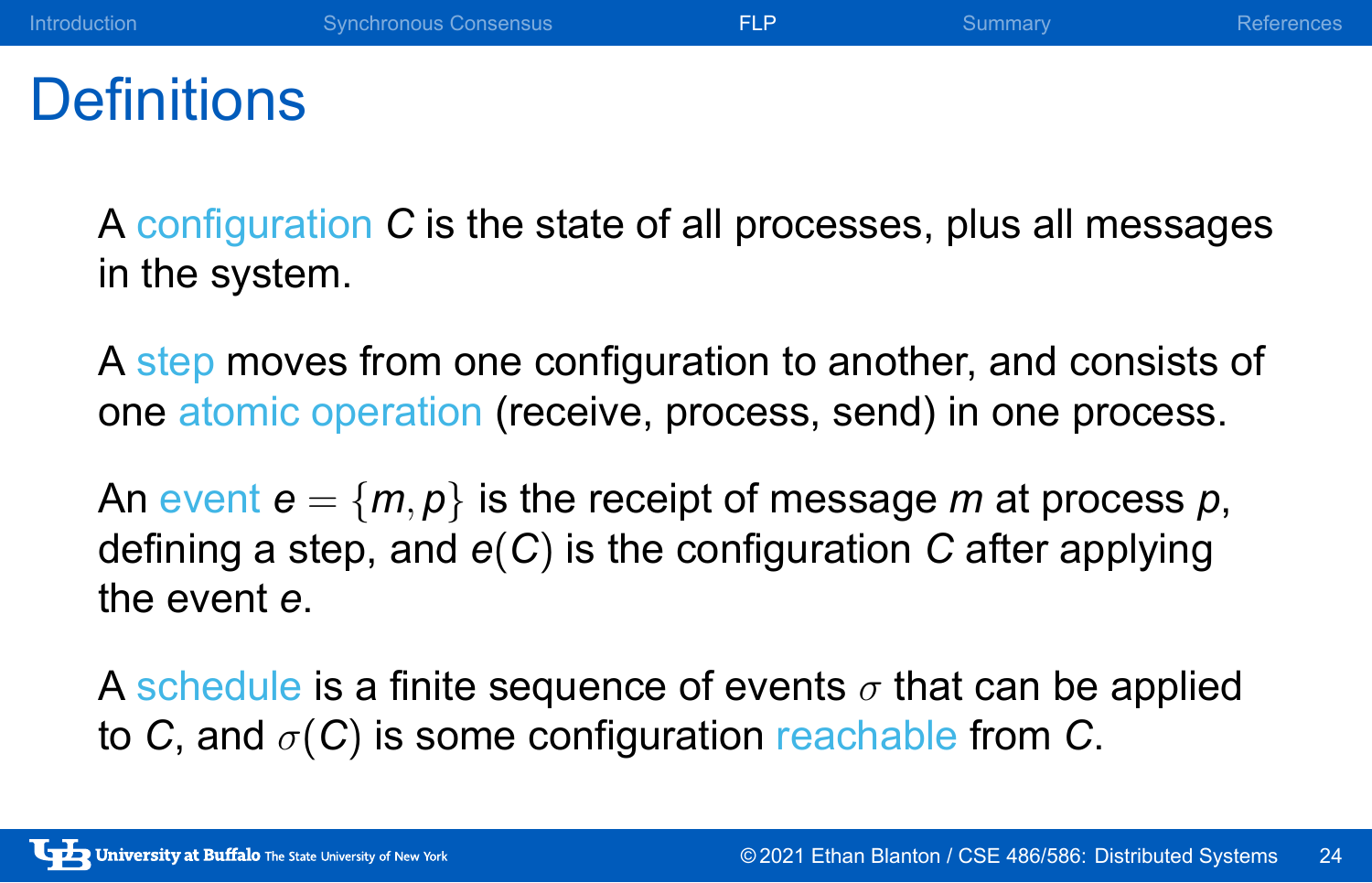### **Valence**

A configuration *C* is univalent if every reachable configuration from *C* has the same decision.

It is 0-valent if every decision is 0.

It is 1-valent if every decision is 1.

A configuration *C* is bivalent if the reachable configurations from *C* contain both possible decisions.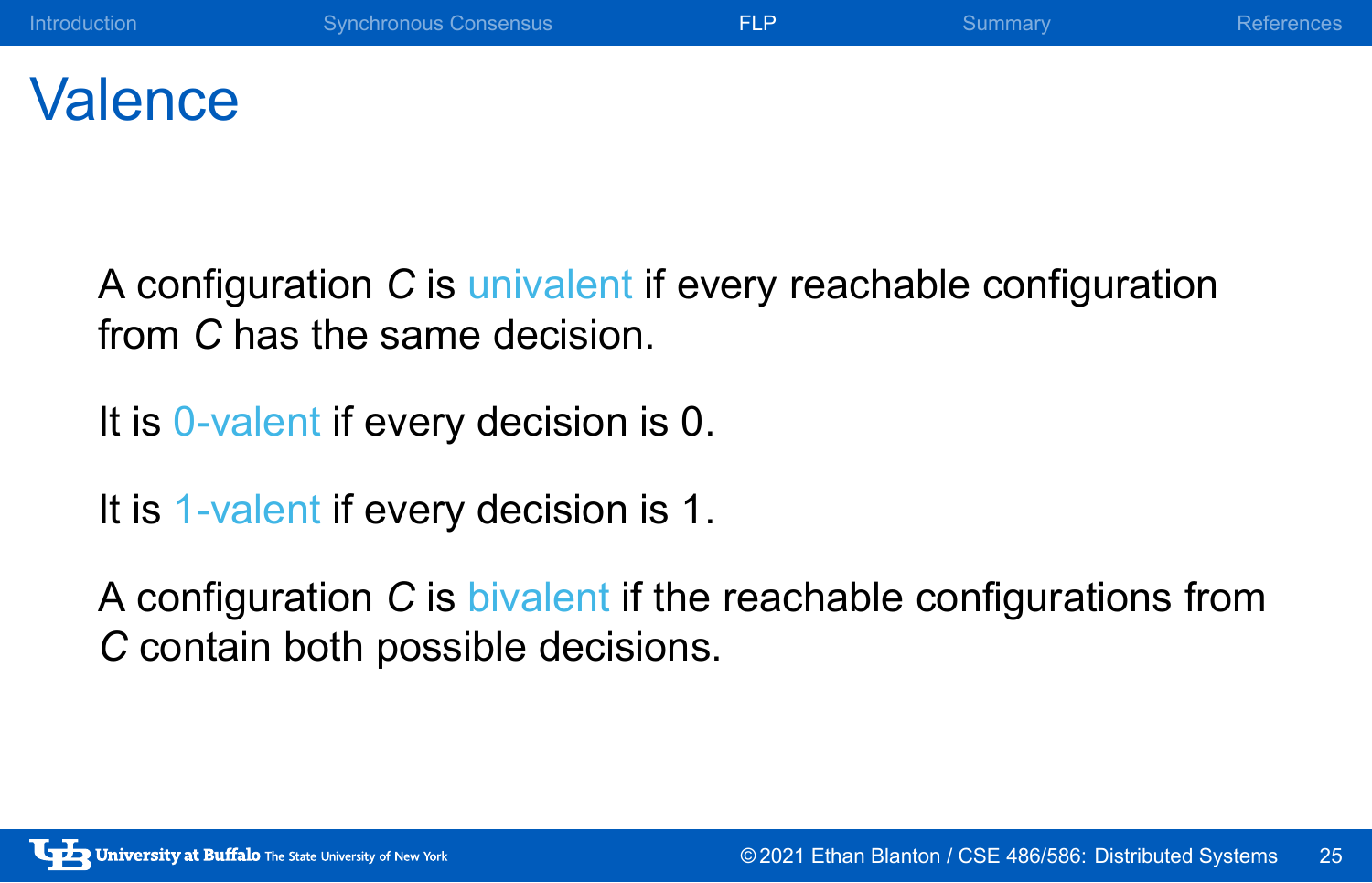# Lemma 1

Lemma 1 says that disjoint schedules are commutative.

Given  $\sigma_1$  and  $\sigma_2$ , such that:

- $\sigma_1(C) = C_1$
- $\sigma_2(C) = C_2$

If the sets of processes in events in  $\sigma_1$  and  $\sigma_2$  are disjoint, then:  $\sigma_1(C_2) = \sigma_2(C_1) = C_3$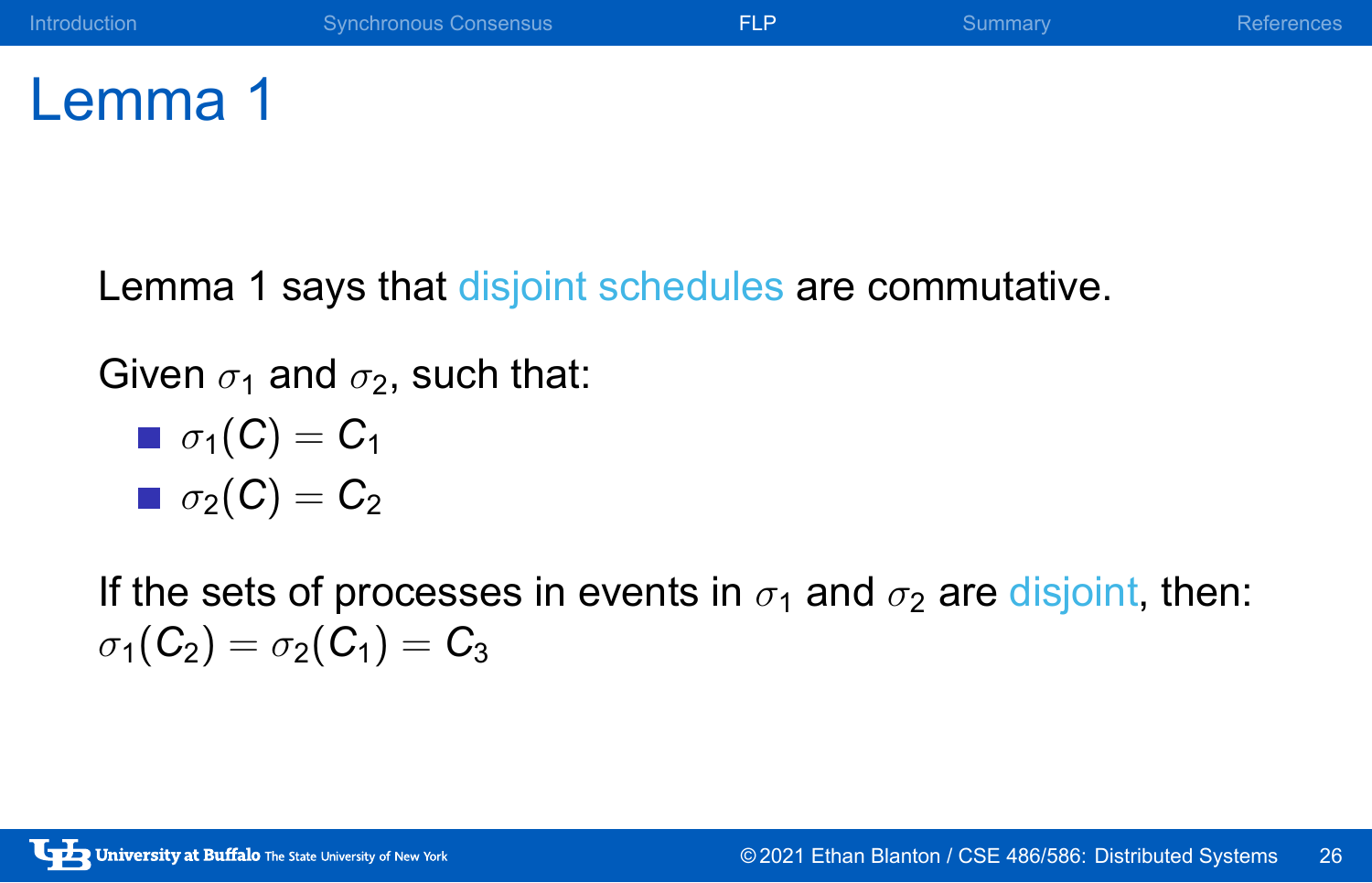# Lemma 2

Lemma 2 in the paper claims that schedules matter. [2]

It states that:

- Any starting state is bivalent
- The set of failures and messages in an execution from that state determines this

Thus, the initial configuration is not enough to determine valence.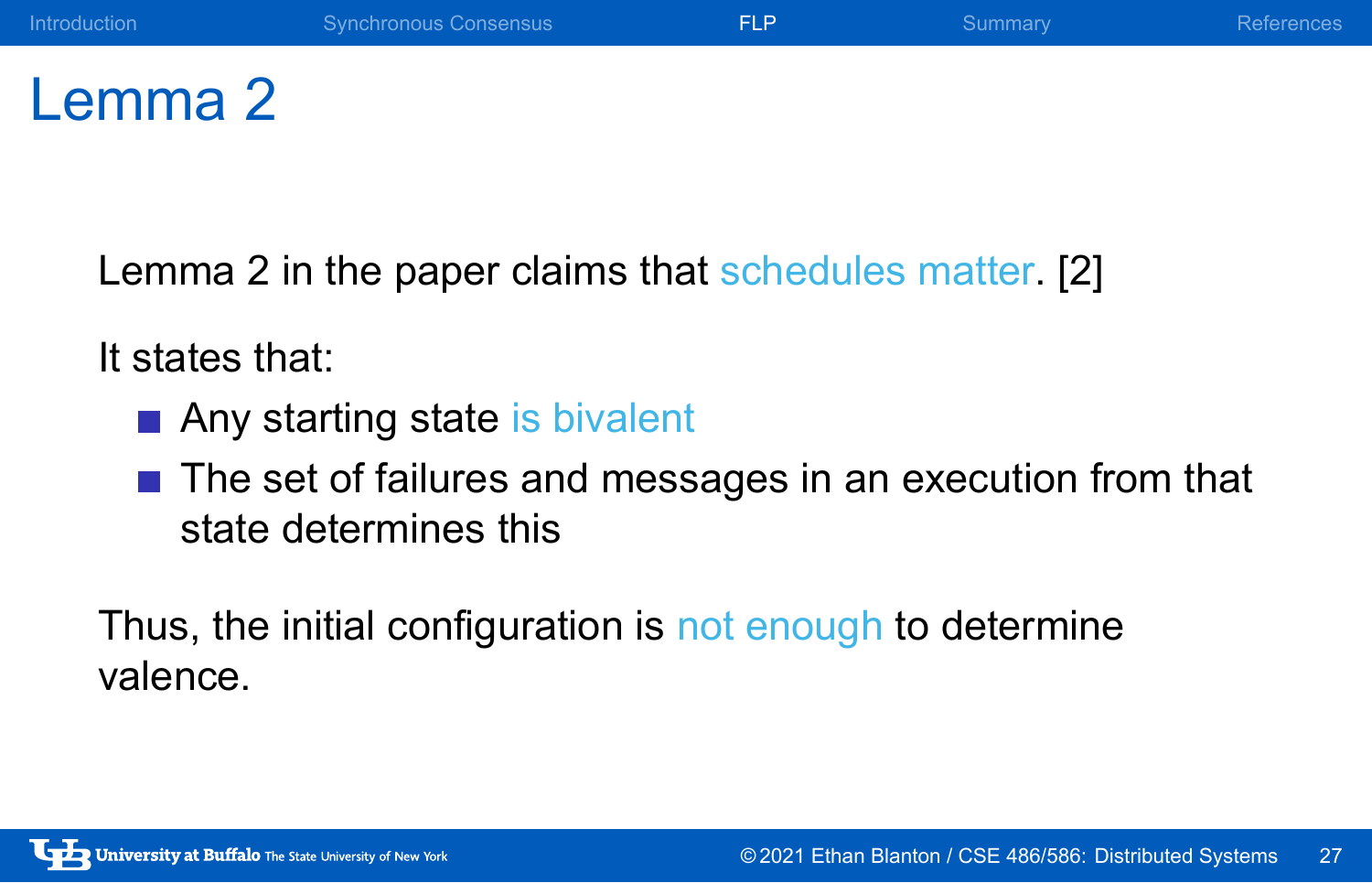# Lemma 3

Lemma 3 claims that, starting from a bivalent configuration *C* [2]:

- any event *e* can be applied last
- **n** There exists some sequence  $\sigma$  for which  $e(\sigma(C))$  is bivalent

The proof for this is very confusing.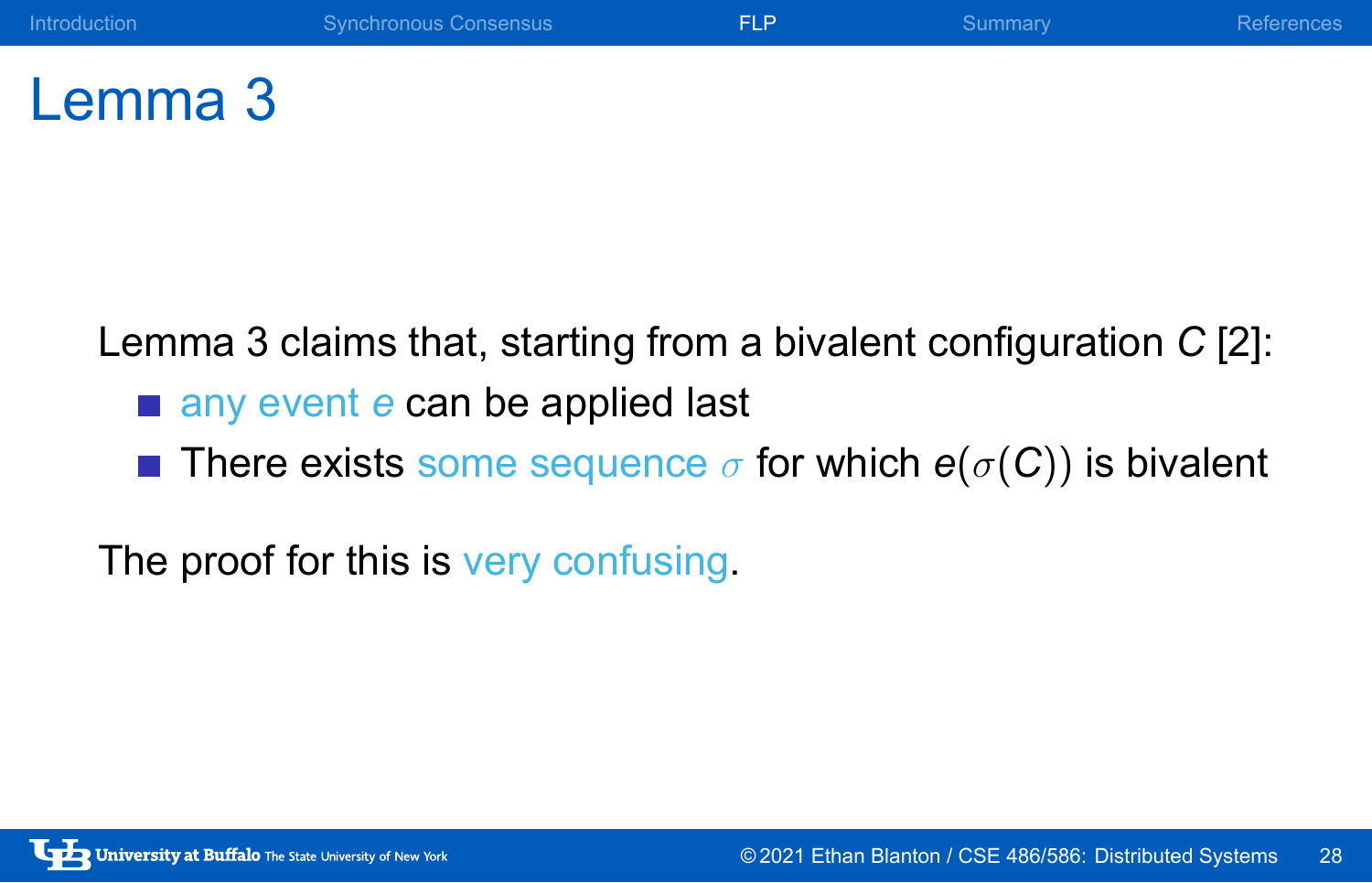### Lemma 3 Intuition

Ultimately Lemma 3 uses contradiction to show:

- There is some event  $\boldsymbol{e}'\neq \boldsymbol{e}$  that determines whether *e*(*σ*(*C*)) is 0-valent or 1-valent
- If *e* is applied to a different process than *e ′* , Lemma 1 says they can be applied in either order, so  $e(\sigma(C))$  must be bivalent without *e ′*

Introduction Synchronous Consensus FLP Summary Summary References

If *e* is applied to the same process *p* as *e ′* , then *p* can do nothing indefinitely; if a decision is made in this state, then *p* can apply either *e* or both *e* and *e ′* , to achieve either 0-valence or 1-valence, so the decision might be invalid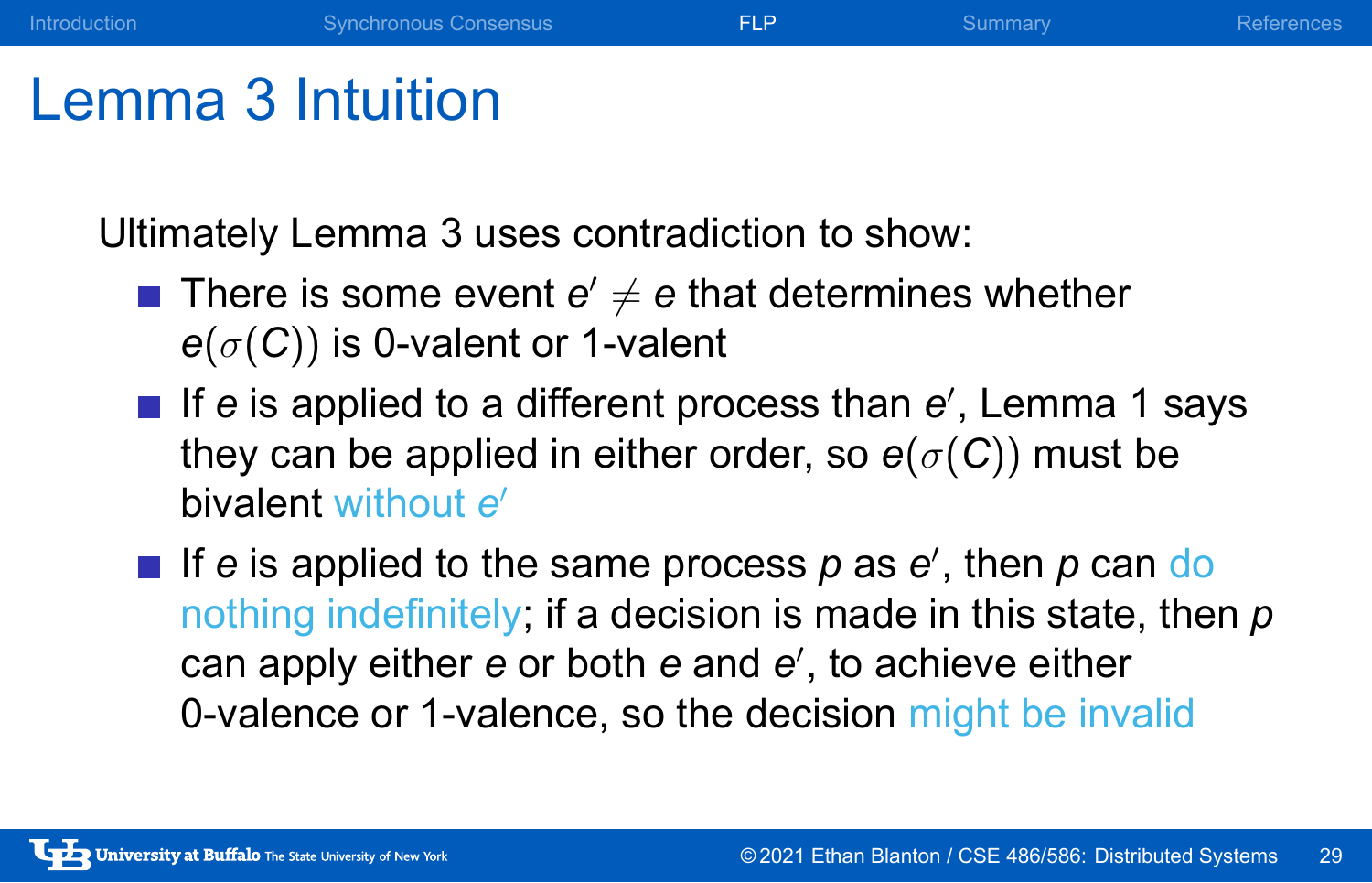### Using Consensus

We already said that we use consensus!

How, if it's impossible?

We either:

- Narrow the window of undecidability
- Change the rules (*e.g.*, with partial synchrony)

Introduction Synchronous Consensus **FLP** Summary References

■ Tolerate occasional failures of consensus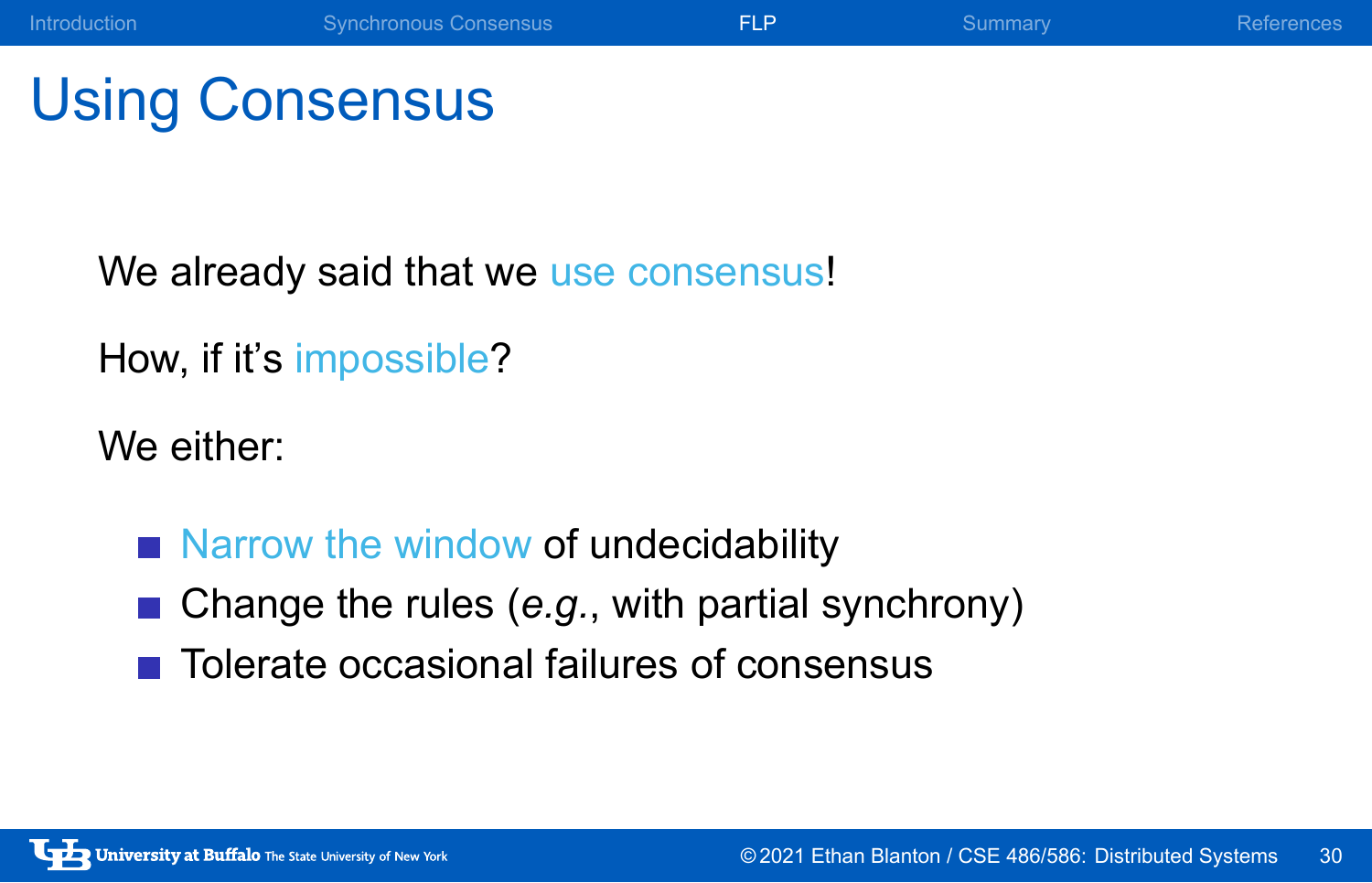# **Summary**

- Deciding on zero or one is powerful
- Synchronous systems can decide with an arbitrary, predefined number of failures
- Asynchronous systems cannot decide ... maybe
	- Failure is indistinguishable from delay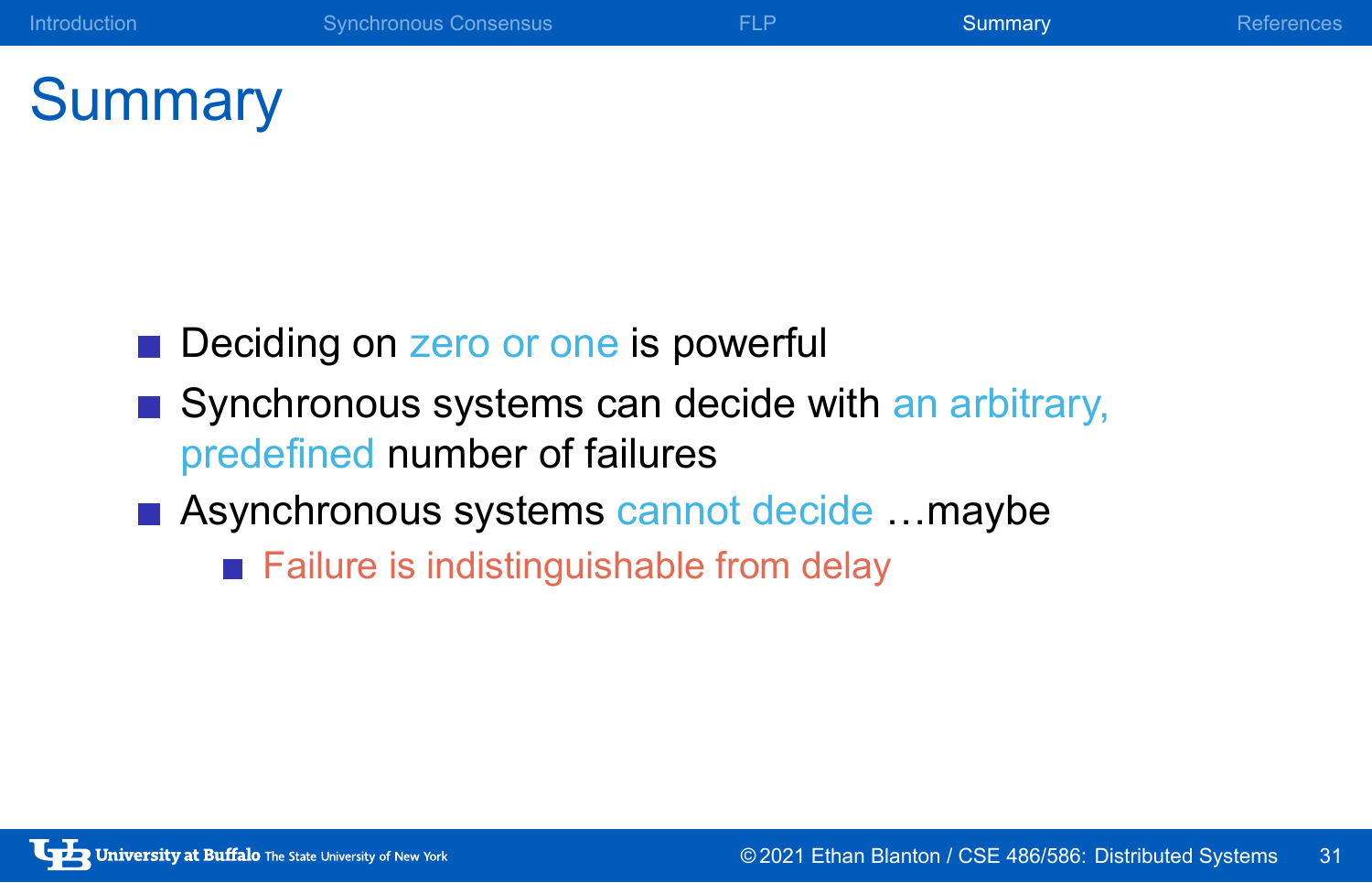### References I

### **Required Readings**

[1] Michael J. Fischer, Nancy A. Lynch, and Michael S. Paterson. "Impossibility of Distributed Consensus with One Faulty Process". In: *Journal of the ACM* 32.2 (Apr. 1995). Ed. by S. L. Graham, pp. 374–382. DOI: 10.1145/3149.214121. URL: https://groups.csail.mit.edu/tds/papers/Lynch/jacm85.pdf.

Introduction **Synchronous Consensus** FLP Summary **References** 

#### **Recommended Readings**

[2] Henry Robinson. *A Brief Tour of FLP Impossibility*. Blog post on the Paper Trail blog. Aug. 2008. URL: https://www.the-papertrail.org/post/2008-08-13-a-brief-tour-of-flp-impossibility/.